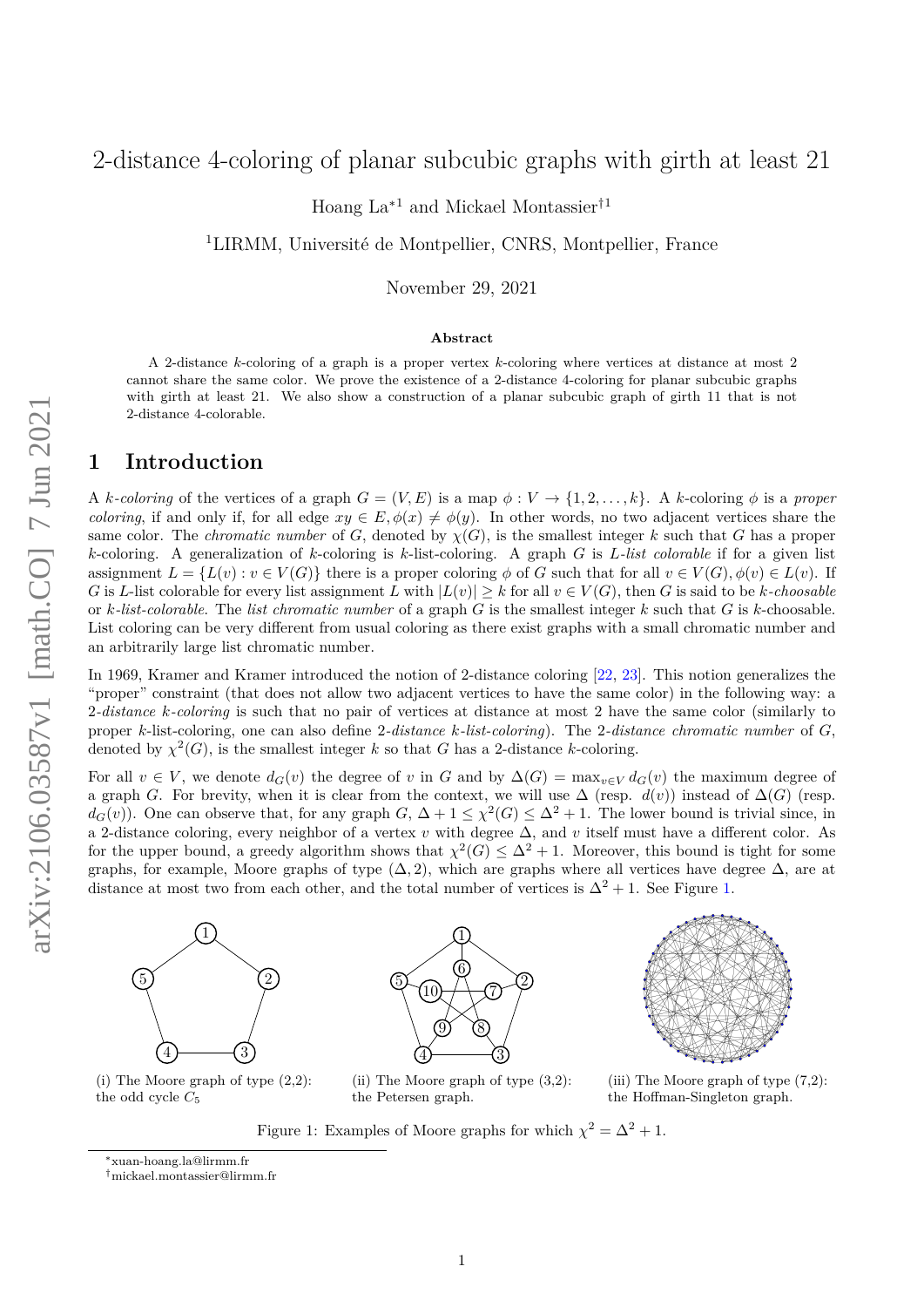By nature, 2-distance colorings and the 2-distance chromatic number of a graph depend a lot on the number of vertices in the neighborhood of every vertex. More precisely, the "sparser" a graph is, the lower its 2-distance chromatic number will be. One way to quantify the sparsity of a graph is through its maximum average degree. The *average* degree ad of a graph  $G = (V, E)$  is defined by  $\text{ad}(G) = \frac{2|E|}{|V|}$ . The *maximum average degree*  $\text{mad}(G)$ is the maximum, over all subgraphs *H* of *G*, of ad(*H*). Another way to measure the sparsity is through the girth, i.e. the length of a shortest cycle. We denote  $g(G)$  the girth of *G*. Intuitively, the higher the girth of a graph is, the sparser it gets. These two measures can actually be linked directly in the case of planar graphs.

A graph is *planar* if one can draw its vertices with points on the plane, and edges with curves intersecting only at its endpoints. When *G* is a planar graph, Wegner conjectured in 1977 that  $\chi^2(G)$  becomes linear in  $\Delta(G)$ :

<span id="page-1-1"></span>**Conjecture 1** (Wegner [\[28\]](#page-20-0)). Let *G* be a planar graph with maximum degree  $\Delta$ . Then,

$$
\chi^2(G) \le \begin{cases} \n7, & \text{if } \Delta \le 3, \\ \n\Delta + 5, & \text{if } 4 \le \Delta \le 7, \\ \n\left\lfloor \frac{3\Delta}{2} \right\rfloor + 1, & \text{if } \Delta \ge 8. \n\end{cases}
$$

The upper bound for the case where  $\Delta \geq 8$  is tight (see Figure [2\(](#page-1-0)i)). Recently, the case  $\Delta \leq 3$  was proved by Thomassen [\[27\]](#page-19-2), and by Hartke *et al.* [\[19\]](#page-19-3) independently. For  $\Delta \geq 8$ , Havet *et al.* [\[20\]](#page-19-4) proved that the bound is  $\frac{3}{2}\Delta(1+o(1))$  $\frac{3}{2}\Delta(1+o(1))$  $\frac{3}{2}\Delta(1+o(1))$ , where  $o(1)$  is as  $\Delta \to \infty$  (this bound holds for 2-distance list-colorings). Conjecture 1 is known to be true for some subfamilies of planar graphs, for example  $K_4$ -minor free graphs [\[26\]](#page-19-5).

<span id="page-1-0"></span>

Figure 2: Graphs with  $\chi^2 \approx \frac{3}{2}\Delta$ 

Wegner's conjecture motivated extensive researches on 2-distance chromatic number of sparse graphs, either of planar graphs with high girth or of graphs with upper bounded maximum average degree which are directly linked due to Proposition [2.](#page-1-2)

<span id="page-1-2"></span>**Proposition 2** (Folklore)**.** *For every planar graph G*,  $(\text{mad}(G) - 2)(g(G) - 2) < 4$ *.* 

As a consequence, any theorem with an upper bound on  $\text{mad}(G)$  can be translated to a theorem with a lower bound on  $q(G)$  under the condition that *G* is planar.

Many results have taken the following form: *every graph G* of girth  $g(G) \le g_0$  and  $\Delta(G) \ge \Delta_0$  satisfies  $\chi^2(G) \le$  $\Delta(G) + c(g_0, \Delta_0)$  where  $c(g_0, \Delta_0)$  *is a small constant depending only on*  $g_0$  *and*  $\Delta_0$ . Due to Proposition [2,](#page-1-2) these type of results sometimes come as a corollary of the same result on graphs with bounded maximum average degree. Table [1](#page-2-0) shows all known such results, up to our knowledge, on the 2-distance chromatic number of planar graphs with fixed girth, either proven directly for planar graphs with high girth or came as a corollary of a result on graphs with bounded maximum average degree.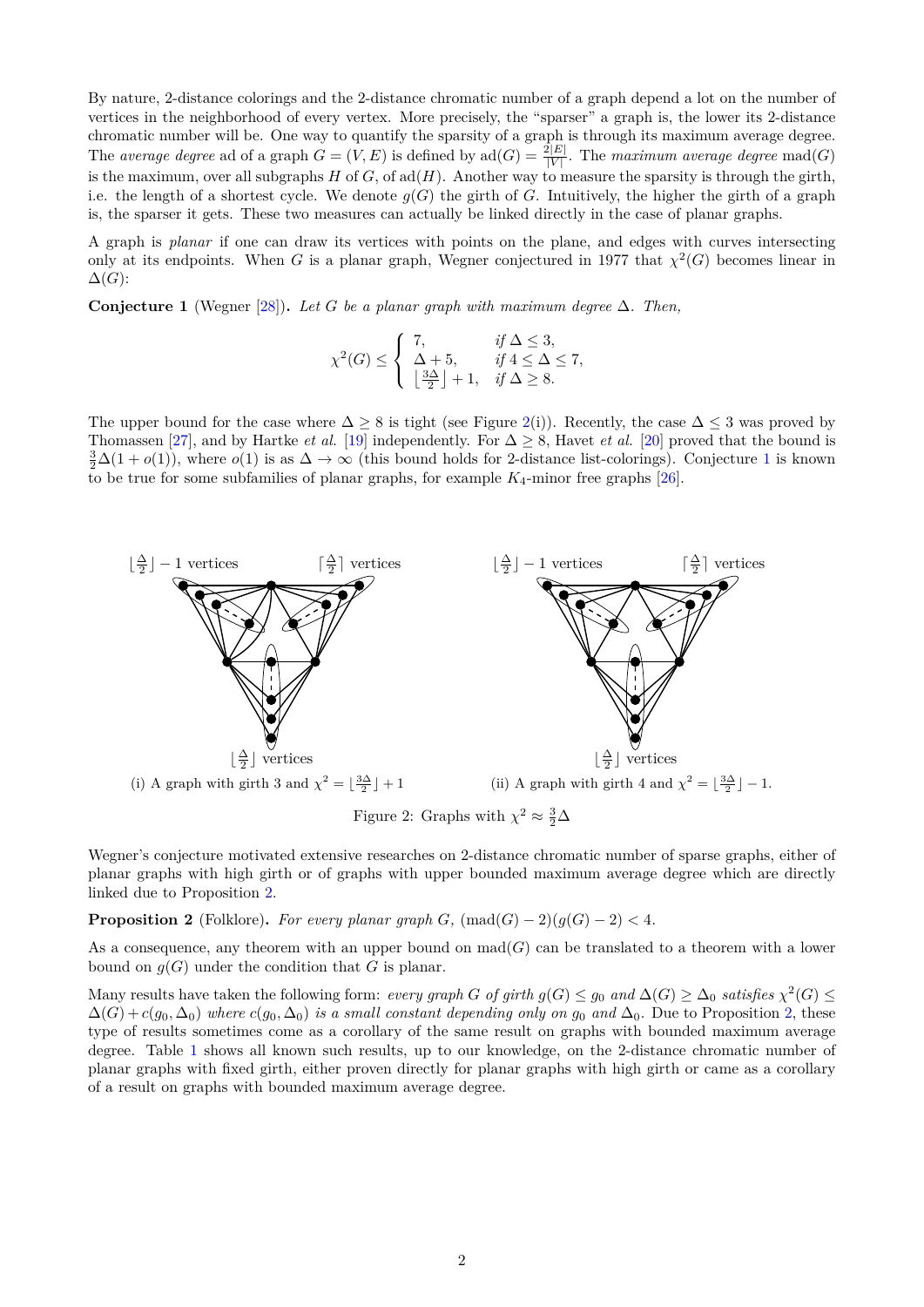<span id="page-2-0"></span>

| $\overline{\chi^2(G)}$<br>$\mathfrak{g}_0$ | $\Delta+1$                          | $\Delta + 2$                          | $\Delta + 3$                     | $\Delta + 4$           | $\Delta + 5$              | $\Delta + 6$              | $\Delta + 7$            | $\Delta + 8$      |
|--------------------------------------------|-------------------------------------|---------------------------------------|----------------------------------|------------------------|---------------------------|---------------------------|-------------------------|-------------------|
| 3                                          |                                     |                                       |                                  | $\Delta = 3$ [27, 19]  |                           |                           |                         |                   |
| $\overline{4}$                             |                                     |                                       |                                  |                        |                           |                           |                         |                   |
| $5\phantom{.0}$                            |                                     | $\overline{\Delta \geq 10^7 \ [1]^2}$ | $\Delta \geq 339$ [16]           | $\Delta \geq 312$ [15] | $\Delta \ge 15 \; [10]^1$ | $\Delta \geq 12 \; [9]^2$ | $\Delta \neq 7, 8$ [15] | all $\Delta$ [14] |
| 6                                          |                                     | $\Delta \geq 17 [3]^4$                | $\Delta \geq 9$ [9] <sup>2</sup> |                        | all $\Delta$ [11]         |                           |                         |                   |
| $\overline{7}$                             | $\Delta \ge 16 [21]^2$              |                                       |                                  | $\Delta = 4 [12]^{3}$  |                           |                           |                         |                   |
| 8                                          | $\Delta \geq 9$ [25] <sup>1</sup>   |                                       | $\Delta = 5$ [8] <sup>3</sup>    |                        |                           |                           |                         |                   |
| 9                                          | $\Delta \geq 7$ $[24]$ <sup>4</sup> | $\Delta = 5 \; [8]^3$                 | $\Delta = 3$ [13] <sup>2</sup>   |                        |                           |                           |                         |                   |
| 10                                         | $\Delta \geq 6$ [21] <sup>2</sup>   |                                       |                                  |                        |                           |                           |                         |                   |
| 11                                         |                                     | $\Delta = 4 [12]^{3}$                 |                                  |                        |                           |                           |                         |                   |
| 12                                         | $\Delta = 5$ [21] <sup>2</sup>      | $\Delta = 3  7 ^2$                    |                                  |                        |                           |                           |                         |                   |
| 13                                         |                                     |                                       |                                  |                        |                           |                           |                         |                   |
| 14                                         | $\Delta \geq 4$ $[2]^4$             |                                       |                                  |                        |                           |                           |                         |                   |
| $\cdots$                                   |                                     |                                       |                                  |                        |                           |                           |                         |                   |
| 21                                         | $\Delta = 3^5$                      |                                       |                                  |                        |                           |                           |                         |                   |
| $\overline{22}$                            | $\overline{\Delta} = 3$ [6]         |                                       |                                  |                        |                           |                           |                         |                   |

Table 1: The latest results with a coefficient 1 before  $\Delta$  in the upper bound of  $\chi^2$ .

For example, the result from line "7" and column "∆ + 1" from Table [1](#page-2-0) reads as follows : "*every planar graph G of girth at least 7 and of*  $\Delta$  *at least 16 satisfies*  $\chi^2(G) \leq \Delta + 1$ ". The crossed out cases in the first column correspond to the fact that, for  $g_0 \leq 6$ , there are planar graphs *G* with  $\chi^2(G) = \Delta + 2$  for arbitrarily large  $\Delta$  [\[4,](#page-19-20) [17\]](#page-19-21). The lack of results for  $g = 4$  is due to the fact that the graph in Figure [2\(](#page-1-0)ii) has girth 4, and  $\chi^2 = \lfloor \frac{3\Delta}{2} \rfloor - 1$  for all  $\Delta$ .

We are interested in the case  $\chi^2(G) = \Delta + 1$  as  $\Delta + 1$  is a trivial lower bound for  $\chi^2(G)$ . In particular, we are interested in planar *subcubic* graphs, which are graphs with maximum degree  $\Delta = 3$ . More precisely, we are trying to answer the following question:

<span id="page-2-8"></span>**Question 3.** What is the smallest  $g_0$  such that every planar subcubic graph *G* with girth  $g(G) \geq g_0$  verifies  $\chi^2(G) \leq 4$ ?

This question was first looked at in [\[4\]](#page-19-20) by Borodin *et al.* where the authors proved that  $g_0 \leq 24$ . Later on, Borodin and Ivanova improved the upper bound on  $g_0$  to 23 in [\[5\]](#page-19-22), then 22 in [\[6\]](#page-19-19). In this article, we aim to prove that  $g_0$  is at most 21.

<span id="page-2-7"></span>**Theorem 4.** *If G is a planar subcubic graph with*  $g(G) \geq 21$ *, then*  $\chi^2(G) \leq 4$ *.* 

In Section [2,](#page-2-6) we present the proof of Theorem [4](#page-2-7) using the well-known discharging method. The reducible configurations are obtained by further exploiting the techniques presented in [\[6\]](#page-19-19).

There was also another approach to Question [3,](#page-2-8) that is to find lower bounds on *g*0. While construction of planar graphs with  $\chi^2(G) \geq \Delta + 2$  for any  $\Delta$  is known for small girth [\[4,](#page-19-20) [17\]](#page-19-21). The first construction with high girth  $(q_0 \geq 9)$  was presented by Dvořak *et al.* in [\[18\]](#page-19-23) where the authors relied on an interesting property of 2-distance 4-colorings of vertices at distance 5 from each other. In Section [3,](#page-15-0) we improve further upon this idea to build a planar subcubic graph of girth 11 with  $\chi^2(G) \geq 5$ . In other words, we improved the lower bound on  $g_0$  from 9 to 11.

## <span id="page-2-6"></span>**2 Proof of Theorem [4](#page-2-7)**

**Notations and drawing conventions.** For  $v \in V(G)$ , the 2-distance neighborhood of *v*, denoted  $N_G^*(v)$ , is the set of 2-distance neighbors of  $v$ , which are vertices at distance at most two from  $v$ , not including  $v$ . We also denote  $d_G^*(v) = |N_G^*(v)|$ . We call  $F(G)$  the set of faces of *G* and for all  $f \in F(G)$ ,  $d_G(f)$  is the size of face *f* (bridges are counted twice). We will drop the subscript and the argument when it is clear from the context. Also for conciseness, from now on, when we say "to color" a vertex, it means to color such vertex differently from all of its colored neighbors at distance at most two. Similarly, any considered coloring will be a 2-distance coloring. We will also say that a vertex  $u$  "sees" another vertex  $v$  if  $u$  and  $v$  are at distance at most 2 from each other.

Some more notations:

<sup>•</sup> A *d-vertex* is a vertex of degree *d*.

<span id="page-2-2"></span><sup>&</sup>lt;sup>1</sup>Corollaries of more general colorings of planar graphs.

<span id="page-2-1"></span><sup>2</sup>Corollaries of 2-distance list-colorings of planar graphs.

<span id="page-2-4"></span><sup>3</sup>Corollaries of 2-distance list-colorings of graphs with a bounded maximum average degree.

<span id="page-2-3"></span><sup>4</sup>Corollaries of 2-distance colorings of graphs with a bounded maximum average degree.

<span id="page-2-5"></span><sup>5</sup>Our result.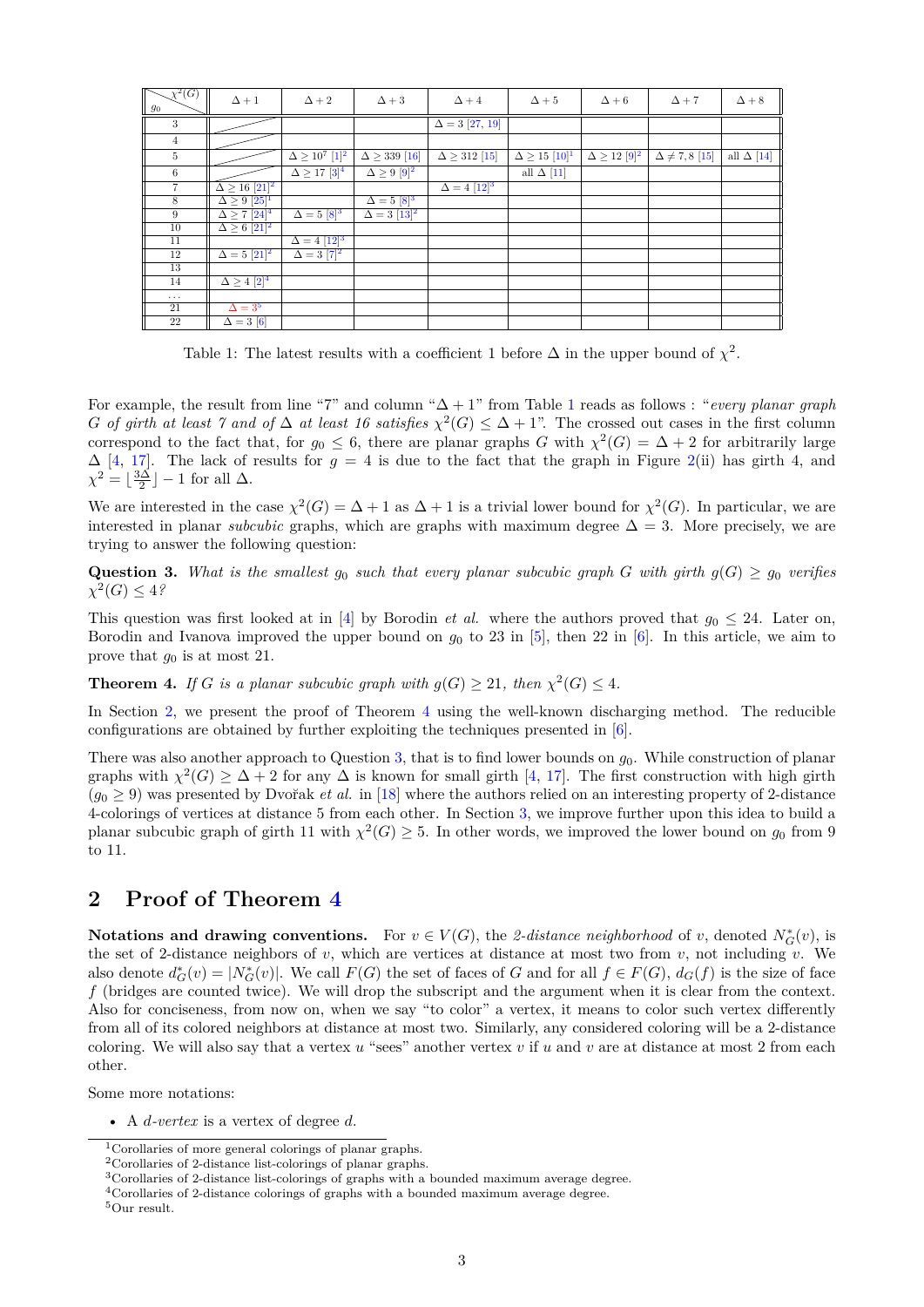- A  $k$ -path ( $k$ <sup>+</sup>-path,  $k$ <sup>-</sup>-path) is a path of length  $k+1$  (at least  $k+1$ , at most  $k+1$ ) where the  $k$  internal vertices are 2-vertices and the endvertices are 3-vertices.
- We denote  $(k, l, m)$  a 3-vertex incident to a  $k$ -path, an  $l$ -path, and an  $m$ -path.
- A pair of vertices  $(k^+, l^+, m)$  and  $(m, n^+, p^+)$  joined by an *m*-path will be denoted by  $(klm mnp)$ . Similarly, a triple of vertices  $u = (k^+, l^+, m)$ ,  $v = (m, n^+, p)$ , and  $w = (p, q^+, r^+)$  where *u* and *v* are joined by an *m*-path and *v* and *w* are joined by a *p*-path, will be denoted by (*klm* − *mnp* − *pqr*). This notation is taken from  $[6]$ .

As a drawing convention for the rest of the figures, black vertices will have a fixed degree, which is represented, and white vertices may have a higher degree than what is drawn.

Let G be a counterexample to Theorem [4](#page-2-7) with the fewest number of vertices and edges. Recall that every cycle except  $C_5$  is colorable with 4 colors hence, since *G* has girth at least 21, it has maximum degree  $\Delta = 3$ . The purpose of the proof is to prove that *G* cannot exist. In the following sections, we will study the structural properties of *G* (Section [2.2\)](#page-6-0). We will then apply a discharging procedure (Section [2.3\)](#page-10-0).

Due to the Euler formula  $(|V| - |E| + |F| = 2)$ , we must have

<span id="page-3-0"></span>
$$
\sum_{u \in V(G)} \left(\frac{19}{2}d(u) - 21\right) + \sum_{f \in F(G)} (d(f) - 21) = -42 < 0 \tag{1}
$$

We assign to each vertex *u* the charge  $\mu(u) = \frac{19}{2}d(u) - 21$  and to each face *f* the charge  $\mu(f) = d(f) - 21$ . To prove the non-existence of *G*, we will redistribute the charges preserving their sum and obtaining a non-negative total charge, which will contradict Equation [\(1\)](#page-3-0).

### **2.1 Useful observations**

Before studying the structural properties of *G*, we will introduce some useful observations and lemmas that will be the core of the reducibility proofs of our configurations.

For a vertex *u*, let  $L(u)$  denote the set of available colors for *u* from the set  $\{a, b, c, d\}$ . For convenience, the lower bound on  $|L(u)|$  will be depicted on the figures below the corresponding vertex *u*.

<span id="page-3-4"></span><span id="page-3-1"></span>**Lemma 5.** *The graphs depicted in Figure [3](#page-3-1) are colorable unless their lists of colors are exactly what is indicated.*



Figure 3: An useful non-colorable graph on three vertices.

*Proof.* If  $|L(u_1) \cup L(u_2) \cup L(u_3)| \geq 3$ , then  $u_1, u_2$ , and  $u_3$  are easily colorable (by Hall's theorem by example). Thus, we can assume w.l.o.g. that  $L(u_i) \subseteq \{a, b\}$  for all  $1 \leq i \leq 3$ .  $\Box$ 

<span id="page-3-3"></span><span id="page-3-2"></span>**Lemma 6.** Let *H* be a graph on  $n \geq 4$  vertices  $u_1, u_2, \ldots, u_n$ . Let the degree and adjacency of  $u_1, u_2,$  and  $u_3$ be as depicted in Figure [4.](#page-3-2) Let  $|L(u_1)| \geq 2$ ,  $|L(u_2)| \geq 3$ , and  $|L(u_3)| \geq d^*_H(u_3) - 1$ . If, for every x in  $L(u_4)$ , we have that  $u_4, u_5, \ldots, u_n$  are colorable with the respective lists  $L(u_4) \setminus \{x\}, L(u_5), L(u_6), \ldots, L(u_n)$ , then H is *colorable.*



Figure 4: Graph *H* from Lemma [6.](#page-3-3)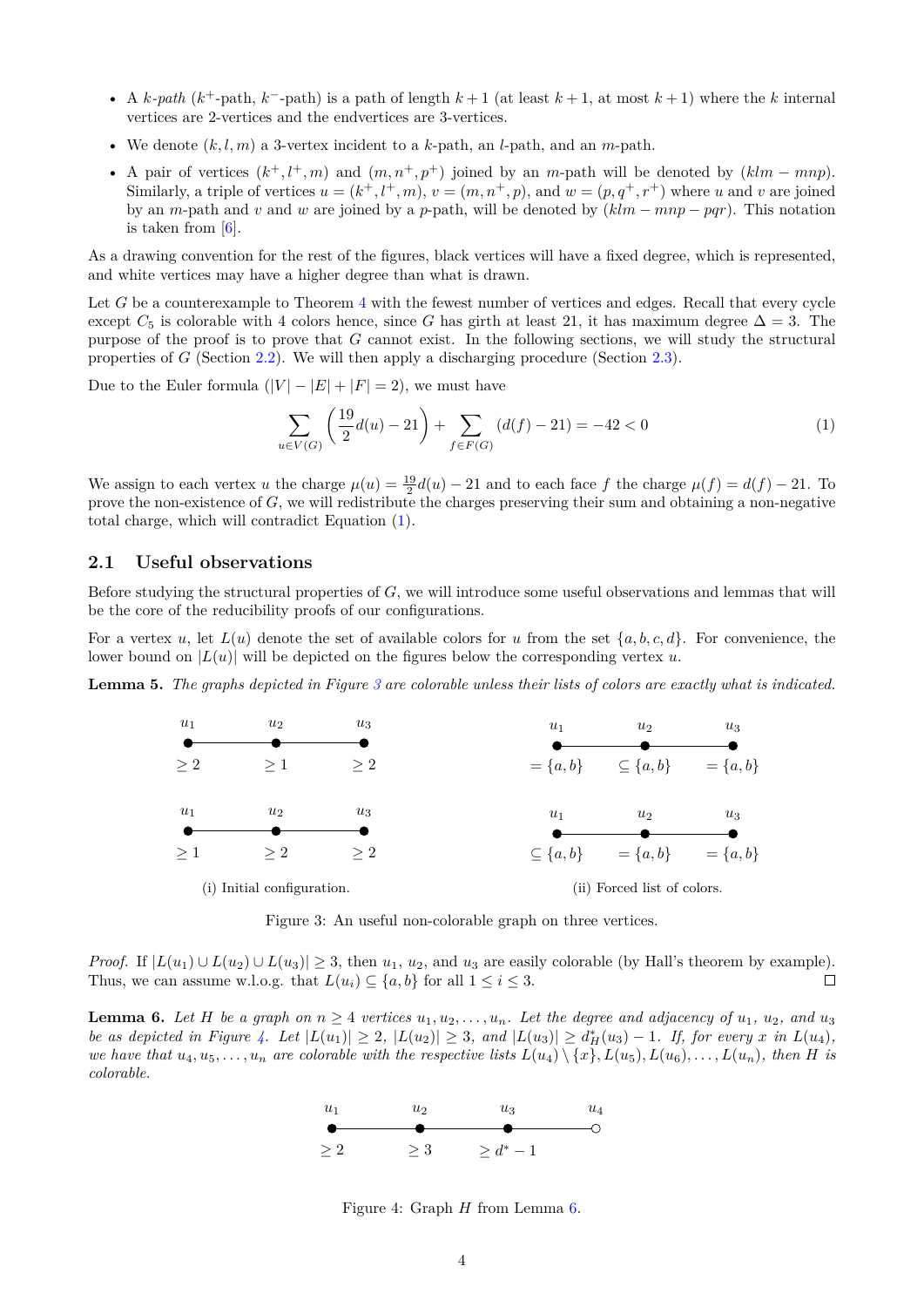*Proof.* Suppose by contradiction that *H* is not colorable. We remove the extra colors from  $L(u_1)$  and  $L(u_2)$ so that  $|L(u_1)| = 2$  and  $|L(u_2)| = 3$ . We choose  $x \in L(u_2) \setminus L(u_1)$ . By hypothesis, there exists a coloring of  $u_4, u_5, \ldots, u_n$  where  $u_4$  is not colored *x*. The remaining vertices, namely  $u_1, u_2$ , and  $u_3$  must not be colorable. Since  $|L(u_1)| \geq 2$ ,  $|L(u_2)| \geq 3$ , and  $|L(u_3)| \geq d_H^*(u_3) - 1$ , after coloring  $u_4, \ldots, u_n$ , the lists of available colors for  $u_1, u_2$ , and  $u_3$  verify  $|L(u_1)| \geq 2$ ,  $|L(u_2)| \geq 2$ , and  $|L(u_3)| \geq 1$ . Since they are not colorable, by Lemma [5,](#page-3-4)  $L(u_1) = L(u_2)$ . However, this is impossible since  $x \in L(u_2) \setminus L(u_1)$  initially and *x* remains in  $L(u_2)$  since  $u_4$ was not colored *x*.  $\Box$ 

**Observation 7.** *Lemma* [6](#page-3-3) means that, by restricting the list  $L(u_4)$  to  $L(u_4) \setminus \{x\}$  for a well chosen color  $x \in L(u_4)$ , we can always color  $u_1, u_2,$  and  $u_3$  last. As a result, if  $H - \{u_1, u_2, u_3\}$  is colorable with  $L'(u_4)$ where  $|L'(u_4)| = |L(u_4)| - 1$  and  $L'(u_4) \subset L(u_4)$   $(L'(u_i) = L(u_i)$  for all  $5 \le i \le n$ , then H is colorable. From *now on, for convenience, we will say that we restrict u*<sup>4</sup> *by one color to color u*1*, u*2*, and u*<sup>3</sup> *afterwards.*

<span id="page-4-0"></span>**Lemma 8.** *The graphs depicted in Figure [5](#page-5-0) are all colorable.*

*Proof.* In the following proofs, whenever the size of a list  $|L(u)| \geq i$ , we assume that  $|L(u)| = i$  by removing the extra colors from the list while preserving the inclusions.

- (i) If  $L(u_1) = L(u_2)$ , then we color  $u_3$  with a color in  $L(u_3) \setminus L(u_2)$ , followed by  $u_4$ ,  $u_2$ , and  $u_1$  in this order. If  $L(u_1) \neq L(u_2)$ , then we color  $u_2$  with a color in  $L(u_2) \setminus L(u_1)$ , followed by  $u_4$ ,  $u_3$ , and  $u_1$  in this order.
- (ii) Since  $|L(u_1)| \geq 2$ ,  $|L(u_2')| \geq 3$ , and both  $L(u_1)$  and  $L(u_2')$  are contained in  $\{a, b, c, d\}$ , we have a color  $x \in L(u_1) \cap L(u_3')$  by the pigeonhole principle. We color  $u_1$  and  $u_3'$  with *x*, then  $u_2', u_2, u_3$ , and  $u_4$  are colorable by Figure [5i.](#page-5-0)
- (iii) We restrict  $u_2$  by one color. Then, we color  $u_2$  and  $u_1$  in this order first. By Lemma [6,](#page-3-3) we color  $u_3$ ,  $u_4$ , and  $u_5$  last.
- (iv) If  $L(u_1)$  and  $L(u_2')$  share a common color *x*, then we color  $u_1$  and  $u_3'$  with *x*. The remaining vertices  $u_5$ ,  $u_4$ ,  $u_3$ , and  $u_2$  are colorable by Figure [5i.](#page-5-0) So,  $L(u_1) \cap L(u_3') = \emptyset$  and by symmetry, we also have  $L(u_5) \cap L(u'_3) = \emptyset.$

W.l.o.g. we set  $L(u_3') = \{a, b\}$ . As a result,  $L(u_1) = L(u_5) = \{c, d\}$ . Recall that  $L(u_1) \subseteq L(u_2)$  and  $L(u_5) \subseteq L(u_4)$ . So, we can color  $u_1$  and  $u_4$  with *c*,  $u_2$  and  $u_5$  with *d*,  $u_3$  with *a*, and  $u'_3$  with *b*.

(v) We have  $L(u_3') \subseteq L(u_3)$ . Otherwise, we can color  $u_3'$  with a color in  $L(u_3') \setminus L(u_3)$ , then  $u_1, u_2, u_3, u_4$ , and  $u_5$  are colorable by Figure [5iii.](#page-5-0)

If  $L(u_1)$  and  $L(u_3')$  share a common color *x*, then we color  $u_1$  and  $u_3'$  with *x*, and  $u_2$ ,  $u_3$ ,  $u_4$ , and  $u_5$  are colorable by Figure [5i.](#page-5-0)

If  $L(u_1) \cap L(u_3') = \emptyset$ , then w.l.o.g. we set  $L(u_1) = \{a, b\}$  and  $L(u_3') = \{c, d\}$ . Since  $|L(u_2)| \ge 3$ , w.l.o.g. we color  $u_2$  with *a* then  $u_1$  with *b*. As both  $L(u_3')$  and  $L(u_3)$  contain  $\{c, d\}$ , we still have  $|L(u_3')| \geq 2$  and  $|L(u_3)| \geq 2$ , thus  $u'_3$ ,  $u_3$ ,  $u_4$ , and  $u_5$  are colorable by Figure [5i.](#page-5-0)

(vi) By the pigeonhole principle, there exists  $x \in L(u_3') \cap L(u_5)$ . If  $x \notin L(u_2)$ , then we color  $u_3'$  and  $u_5$  with *x*. The remaining vertices  $u_1, u_2, u_3$ , and  $u_4$  are colorable by Figure [5i.](#page-5-0) So  $x \in L(u_2)$ .

We also have  $L(u_1) = L(u_2)$ . Otherwise, we color  $u_2$  with a color in  $L(u_2) \setminus L(u_1)$ , then  $u_5, u_4, u_3, u'_3$  are colorable by Figure  $5i$ , and we finish by coloring  $u_1$ .

Since  $x \in L(u_3') \cap L(u_5) \cap L(u_2) \cap L(u_1)$ , we color  $u_1, u_3'$ , and  $u_5$  with *x*, then we color  $u_2, u_4$ , and  $u_3$  in this order.

(vii) If there exists  $x \in L(u_3) \setminus L(u_5)$ , then we color  $u_3$  with  $x$ , then  $u'_3$ ,  $u_1$ ,  $u_2$ ,  $u_4$ ,  $u'_4$ , and  $u_5$  in this order. If  $L(u_3) = L(u_5)$ , then we color  $u_4$  with a color *y* in  $L(u_4) \setminus L(u_5)$ . Recall that  $L(u_3') \subseteq L(u_3)$ , so

 $y \notin L(u_3') \cup L(u_3) \cup L(u_5)$ . We color  $u_1, u_2, u_3$ , and  $u_3'$  by Figure [5i.](#page-5-0) Finally, we finish by color  $u_4'$  and  $u_5$  in this order.

(viii) If there exists two same sets of colors between  $L(u_2)$ ,  $L(u_4)$ , and  $L(u'_3)$ , say  $L(u_2) = L(u_4)$ , then we color  $u_3$ with  $x \in L(u_3) \setminus L(u_2)$ . Recall that  $L(u_1) \subseteq L(u_2)$  and  $L(u_5) \subseteq L(u_4)$  so  $x \notin L(u_1) \cup L(u_2) \cup L(u_4) \cup L(u_5)$ . We finish by coloring  $u''_3$ ,  $u'_3$ ,  $u_1$ ,  $u_2$ ,  $u_4$ ,  $u_5$  in this order.

If  $L(u_2)$ ,  $L(u_4)$ , and  $L(u_3)$  are all different, then we color the graph as follows. By the pigeonhole principle, two sets between  $L(u_1)$ ,  $L(u_5)$ , and  $L(u''_3)$  must share a common color, say  $L(u_1) \cap L(u_5) \neq \emptyset$ . In other words,  $|L(u_1) \cup L(u_5)|$  ≤ 3. Then, we color  $u_3$  with a color in  $L(u_3) \setminus (L(u_1) \cup L(u_5))$ . We color  $u''_3$  and  $u'_3$ in this order. Now, we can color  $u_2$  and  $u_4$  since they see the same two colors but initially  $L(u_2) \neq L(u_4)$ . Finally, we finish by coloring  $u_1$  and  $u_5$ .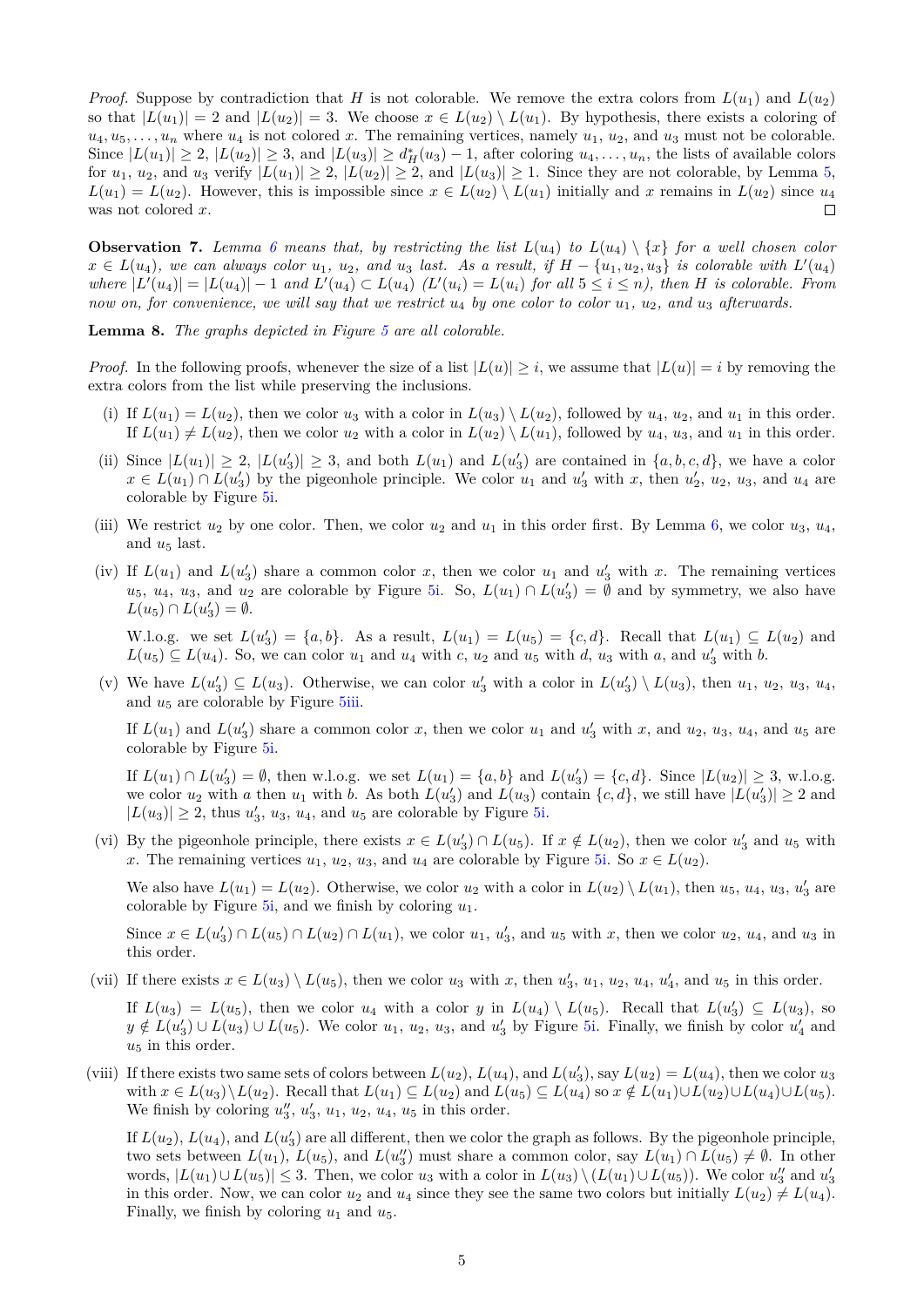<span id="page-5-0"></span>

Figure 5: Colorable graphs.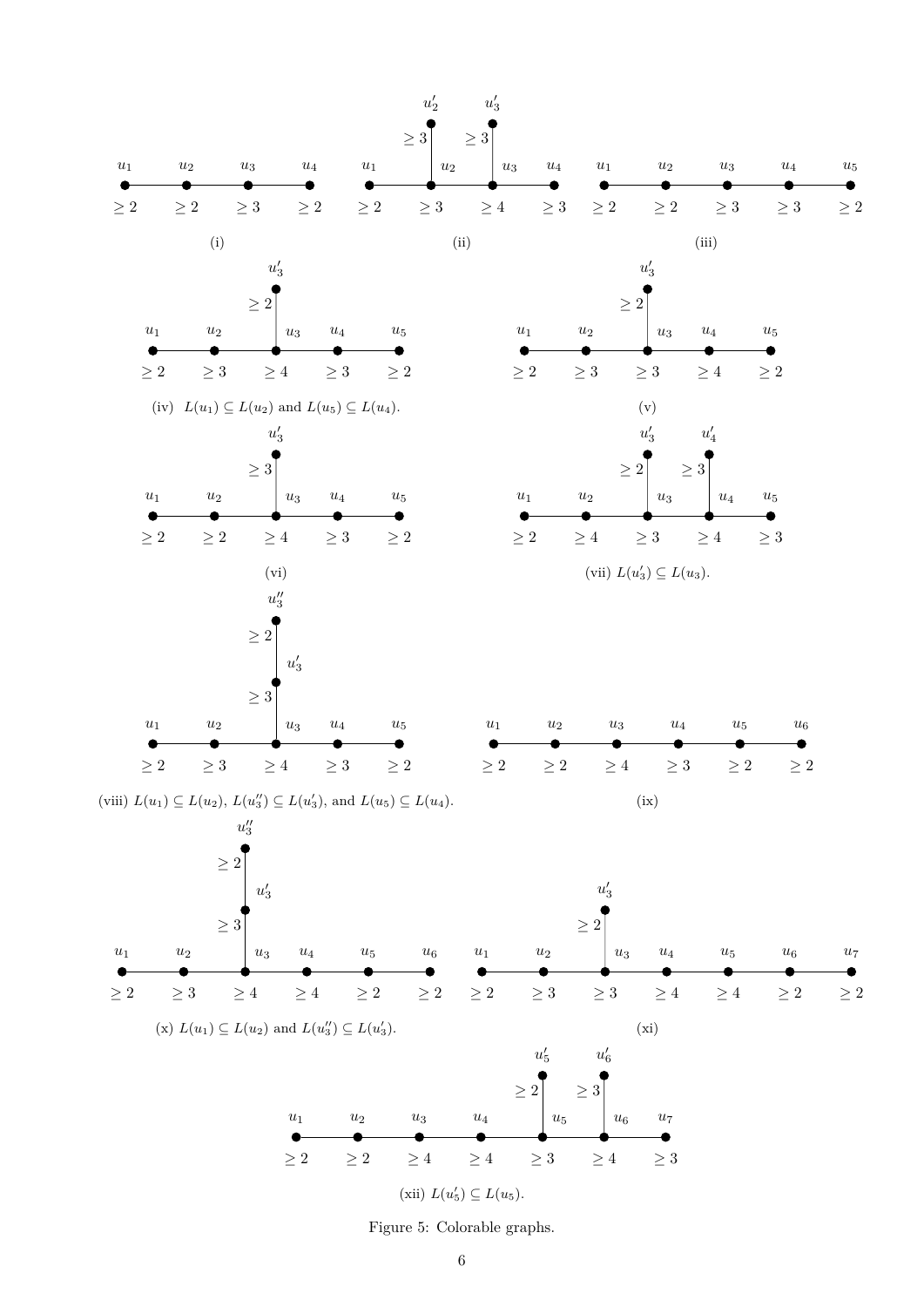(ix) If  $L(u_1) = L(u_2)$ , then we restrict  $L(u_3)$  to  $L(u_3) \setminus L(u_2)$ . We color  $u_3, u_4, u_5, u_6$  by Figure [5i,](#page-5-0) then we finish by coloring  $u_2$  and  $u_1$  in this order.

If there exists  $x \in L(u_1) \setminus L(u_2)$ , then we color  $u_1$  with  $x$ . Finally,  $u_6$ ,  $u_5$ ,  $u_4$ ,  $u_3$ , and  $u_2$  are colorable by Figure [5iii.](#page-5-0)

(x) If  $L(u_5) = L(u_6)$ , then we restrict  $L(u_4)$  to  $L(u_4) \setminus L(u_5)$ . Recall that we have  $L(u_1) \subseteq L(u_2)$  and  $L(u''_3) \subseteq L(u'_3)$ . We can thus color  $u_1, u_2, u_3, u_4, u'_3$ , and  $u''_3$  by Figure [5iv.](#page-5-0) We finish by coloring  $u_5$  and  $u_6$  in this order.

If there exists  $a \in L(u_6) \setminus L(u_5)$ , then we color  $u_6$  with a. Observe that  $L(u_5) \subseteq \{b, c, d\} = L(u_4)$  after we color  $u_6$  with *a*. Recall that we also have  $L(u_1) \subseteq L(u_2)$  and  $L(u''_3) \subseteq L(u'_3)$ . So, we color the remaining vertices  $u_1$ ,  $u_2$ ,  $u_3$ ,  $u_3'$ ,  $u_3''$ ,  $u_4$ , and  $u_5$  by Figure [5viii](#page-5-0)

(xi) If  $L(u_6) = L(u_7)$ , then we restrict  $L(u_5)$  to  $L(u_5) \setminus L(u_6)$ . We color  $u_1, u_2, u_3, u'_3, u_4$ , and  $u_5$  by Figure [5v.](#page-5-0) We finish by coloring  $u_6$  and  $u_7$  in this order.

If there exists  $x \in L(u_7) \setminus L(u_6)$ , then we color  $u_7$  with x. We restrict  $u_3$  by one color to color  $u_4, u_5$ , and  $u_6$  last by Lemma [6.](#page-3-3) Then,  $u'_3$ ,  $u_3$ ,  $u_2$ , and  $u_1$  are colorable by Figure [5i.](#page-5-0)

(xii) If  $L(u_1) = L(u_2)$ , then we restrict  $L(u_3)$  to  $L(u_3) \setminus L(u_2)$ . We color  $u_3$ ,  $u_4$ ,  $u_5$ ,  $u'_5$ ,  $u_6$ ,  $u'_6$ , and  $u_7$  by Figure [5vii.](#page-5-0) Then, we finish by coloring  $u_2$  and  $u_1$  in this order.

If there exists  $x \in L(u_2) \setminus L(u_1)$ , then we color  $u_2$  with  $x$ . We color  $u'_5$ ,  $u_5$ ,  $u_4$ ,  $u_6$ ,  $u'_6$ , and  $u_7$  by Figure [5ii.](#page-5-0) Finally, we finish by coloring  $u_3$  and  $u_1$  in this order.

 $\Box$ 

#### <span id="page-6-0"></span>**2.2 Structural properties of** *G*

<span id="page-6-1"></span>**Lemma 9.** *Graph G is connected.*

Otherwise a component of *G* would be a smaller counterexample.

<span id="page-6-4"></span>**Lemma 10.** *The minimum degree of G is at least 2.*

By Lemma [9,](#page-6-1) the minimum degree is at least 1 or *G* would be a single isolated vertex which is 4-colorable. If *G* contains a degree 1 vertex *v*, then we can simply remove the unique edge incident to *v* and 2-distance color the resulting graph, which is possible by minimality of *G*. Then, we add the edge back and color *v* (at most 3 constraints and 4 colors).

<span id="page-6-3"></span>**Lemma 11** ([\[6\]](#page-19-19) Lemmas 10,11, and 12)**.** *Graph G has no:*

- $(i) 6^+$ -paths
- $(iii)$   $(1^+, 4^+, 5^+)$
- $(iii)$   $(2^+, 3^+, 4^+)$
- $(iv)$   $(3^+, 3^+, 3^+)$
- $(v)$  (330 045)
- *(vi)* (431 − 133)

The proofs of the reducibility of these configurations are presented in [\[6\]](#page-19-19) with the same notations. These configurations were reduced for planar subcubic graphs of girth at least 22 where all 3-vertices and 2-vertices on the incident paths are distinct, but the same proofs hold for *G* since the girth is still high enough for all vertices to remain distinct.

The following configurations are new or stronger versions of configurations in [\[6\]](#page-19-19).

<span id="page-6-2"></span>**Lemma 12.** *Graph G cannot contain the following pairs:*

- $(i)$  (430 024)
- $(iii)$  (540 014)
- *(iii)* (431 − 114)
- *(iv)* (422 − 223)
- *(v)* (422 − 214)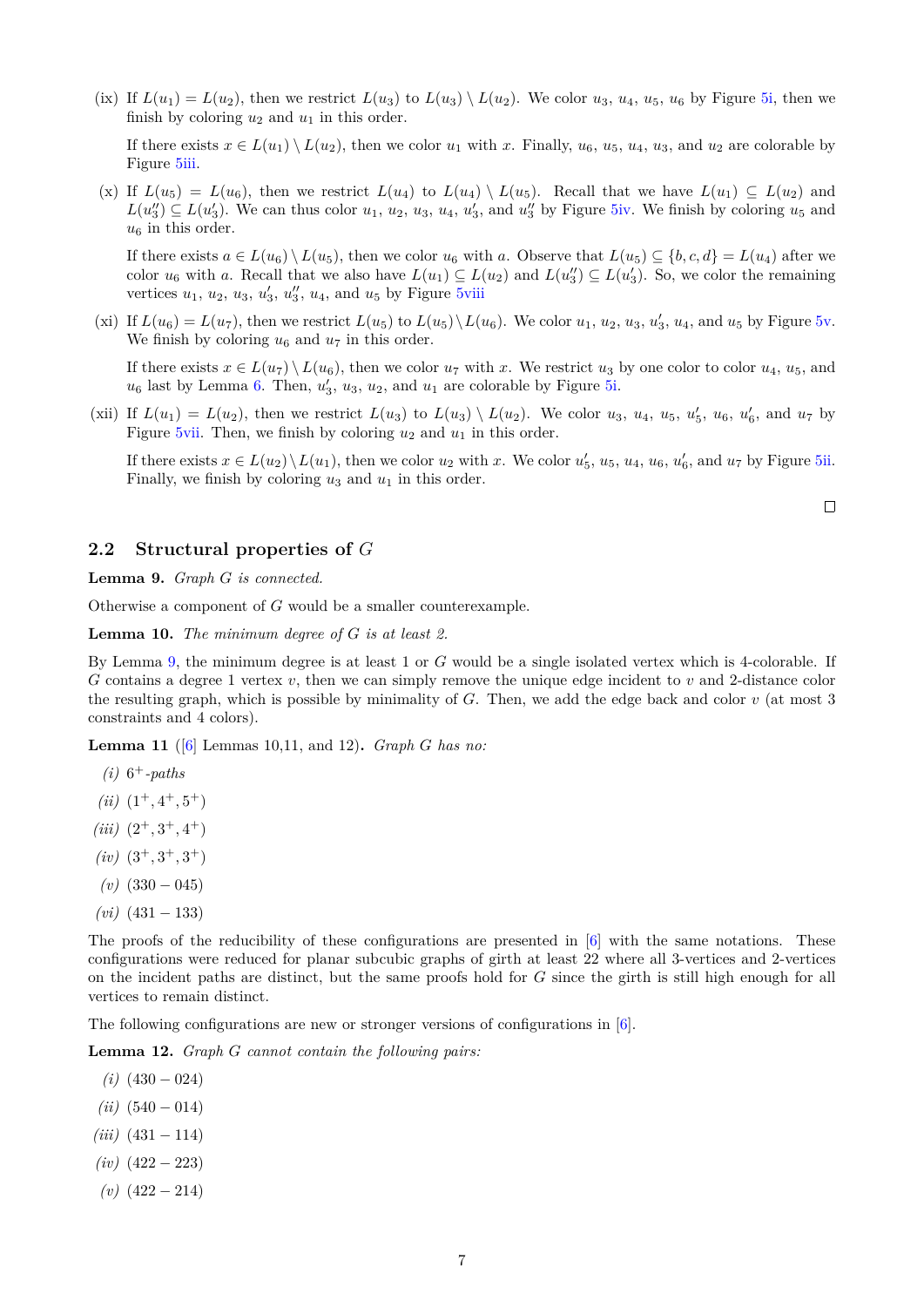*(vi)* (412 − 233) *(vii)* (332 − 233)



Figure 6: Lemma [12](#page-6-2) notations.

*Proof.* First, we define the following notations:

- Let  $u = (k^+, l^+, m)$  and  $v = (m, n^+, p^+)$  form the pair  $(klm mnp)$ .
- Let  $uu'_1u'_2 \ldots u'_{k+1}$  be the  $k^+$ -path incident to *u*.
- Let  $uu_1u_2 \ldots u_{l+1}$  be the  $l^+$ -path incident to  $u$ .
- Let  $vv'_1v'_2 \ldots v'_mu$  be the *m*-path incident to *u* and *v*.
- Let  $vv_1v_2 \ldots v_{n+1}$  be the  $n^+$ -path incident to  $v$ .
- Let  $vv'_{m+1}v'_{m+2}\ldots v'_{m+p+1}$  be the  $p^+$ -path incident to *v*.
- For every pair  $(klm mnp)$  from (i) to (vii), we define the subgraph

$$
H = \{u, v, u'_1, u'_2, \dots, u'_{k-1}, u_1, u_2, \dots, u_{l-1}, v'_1, v'_2, \dots, v'_{m+p-1}, v_1, v_2, \dots, v_{n-1}\}.
$$

First, observe that all vertices in *H* are distinct since *G* has girth at least 21. In the following proofs, we will always color *G* − *H* first, which is possible by minimality of *G*. For each vertex of *H*, its list of available colors will always be  $\{a, b, c, d\}$  from which we removed the colors it sees on its neighbors from  $G - H$ . Then, we will show that the coloring of  $G - H$  is extendable to *H* using colorable graphs from Lemma [8.](#page-4-0) For convenience, we will cite Figure [5](#page-5-0) from now on.

Also observe that when two adjacent vertices  $x_1, x_2$  in *H* sees a common color with  $|L(x_1)| \leq |L(x_2)|$ , then  $L(x_1) \subseteq L(x_2)$ . This simple remark will be used throughout the proofs, mostly to justify the use of Figure [5\(](#page-5-0)iv), (vii), (viii), (x), and (xii). For conciseness, we will state the inclusions directly when needed.

- (i) We restrict *u* by one color to color  $u'_1$ ,  $u'_2$ , and  $u'_3$  last. We restrict *v* by one color to color  $v'_1$ ,  $v'_2$ , and  $v'_3$ afterwards. Finally,  $v_1$ ,  $v$ ,  $u$ ,  $u_1$ , and  $u_2$  are colorable by Figure [5iii.](#page-5-0)
- (ii) We restrict v by one color to color  $v'_1$ ,  $v'_2$ , and  $v'_3$  last. We restrict  $u'_1$  by one color to color  $u'_2$ ,  $u'_3$ , and  $u'_4$  afterwards. Finally, we color v, then  $u'_1$ ,  $u$ ,  $u_1$ ,  $u_2$ , and  $u_3$  are colorabl
- (iii) We restrict *u* by one color to color  $u'_1$ ,  $u'_2$ , and  $u'_3$  last. We restrict *v* by one color to color  $v'_2$ ,  $v'_3$ , and  $v'_4$ afterwards. Finally, we color  $v$ , then  $v'_{1}$ ,  $u$ ,  $u_{1}$ , and  $u_{2}$  are colorable by Figure [5i.](#page-5-0)
- (iv) We restrict u by one color to color  $u'_1, u'_2$ , and  $u'_3$  last. Then,  $v'_4, v'_3, v, v_1, v'_1, v'_2, u$ , and  $u_1$  are colorable by Figure [5xi.](#page-5-0)
- (v) We restrict *v* by one color to color  $v_3'$ ,  $v_4'$ , and  $v_5'$  last. We restrict *u* by one color to color  $u_1', u_2',$  and  $u_3'$ afterwards. Finally, we color  $v$ , then  $u_1$ ,  $u$ ,  $v_2'$ , and  $v_1'$  are colorable by Figure [5i.](#page-5-0)
- (vi) We restrict *u* by one color to color  $u'_1$ ,  $u'_2$ , and  $u'_3$  last. Then, we color *u* and observe that since  $L(v'_2) \subseteq$  $L(v'_1)$ ,  $L(v_2) \subseteq L(v_1)$ , and  $L(v'_4) \subseteq L(v'_3)$ ,  $v'_2$ ,  $v'_1$ ,  $v$ ,  $v_1$ ,  $v_2$ ,  $v'_3$ , and  $v'_4$  are colorable by Figure [5viii.](#page-5-0)
- (vii) We color *v* with  $x \in L(v) \setminus L(v_1)$ . Observe that  $L(v_2) \subseteq L(v_1)$  so  $x \notin L(v_1) \cup L(v_2)$ . Then, we color  $v'_4$ , and  $v'_3$  in this order. Since  $L(u'_2) \subseteq L(u'_1)$ ,  $L(u_2) \subseteq L(u_1)$ , and  $L(v'_1) \subseteq L(v'_2)$ ,  $u'_2$ ,  $u'_1$ ,  $u$ ,  $u_1$ ,  $u_2$ ,  $v'_2$  and  $v'_1$  are colorable by Figure [5viii.](#page-5-0) Finally, we finish by coloring  $v_1$  and  $v_2$ .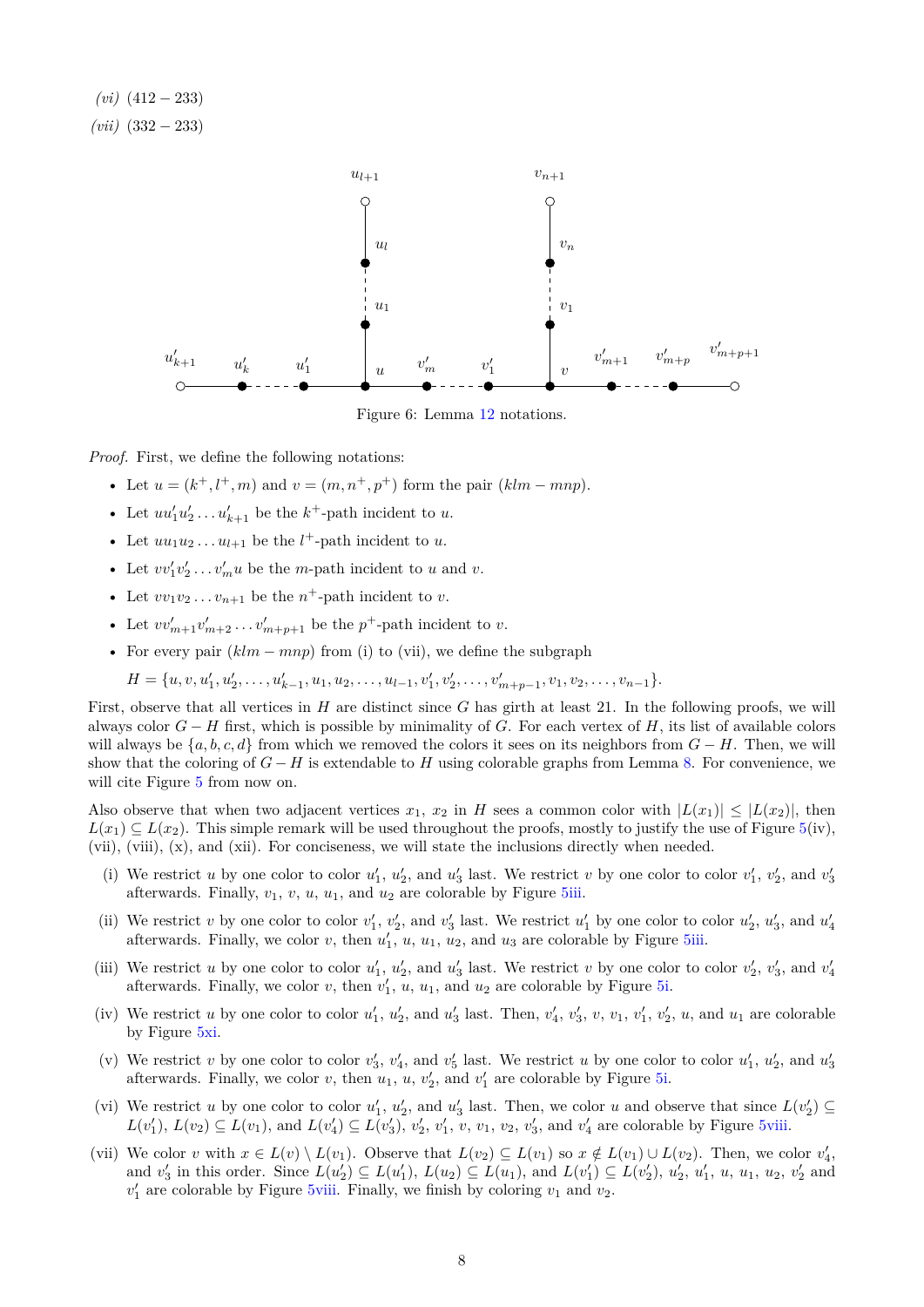<span id="page-8-0"></span>**Lemma 13.** *Graph G cannot contain the following triples:*

 $(i)$  (550 – 020 – 045)  $(iii)$  (440 – 040 – 024) *(iii)* (550 − 021 − 134) *(iv)* (420 − 031 − 134) *(v)* (550 − 022 − 224) *(vi)* (540 − 032 − 214) *(vii)* (540 − 032 − 233) *(viii)* (420 − 042 − 214) *(ix)* (420 − 042 − 233) *(x)* (431 − 131 − 124) *(xi)* (421 − 141 − 124) *(xii)* (431 − 112 − 224) *(xiii)* (421 − 132 − 233) *(xiv)* (421 − 132 − 214) *(xv)* (422 − 222 − 214) *(xvi)* (332 − 222 − 224) *(xvii)* (332 − 232 − 233) *(xviii)* (332 − 232 − 214) *(xix)* (412 − 232 − 214)



Figure 7: Lemma [13](#page-8-0) notations.

*Proof.* We will use similar notations to the proofs of Lemma [12:](#page-6-2)

• Let  $u = (k^+, l^+, m), v = (m, n^+, p),$  and  $w = (p, q^+, r^+)$  form the triple  $(klm - mnp - pqr)$ .

- Let  $uu'_1u'_2 \ldots u'_{k+1}$  be the  $k^+$ -path incident to  $u$ .
- Let  $uu_1u_2 \ldots u_{l+1}$  be the  $l^+$ -path incident to  $u$ .
- Let  $vv'_1v'_2 \ldots v'_mu$  be the *m*-path incident to *u* and *v*.
- Let  $vv_1v_2 \ldots v_{n+1}$  be the  $n^+$ -path incident to  $v$ .
- Let  $vv'_{m+1}v'_{m+2}\ldots v'_{m+p}w$  be the *p*-path incident to *v* and *w*.
- Let  $ww_1w_2 \ldots w_{q+1}$  be the  $q^+$ -path incident to  $w$ .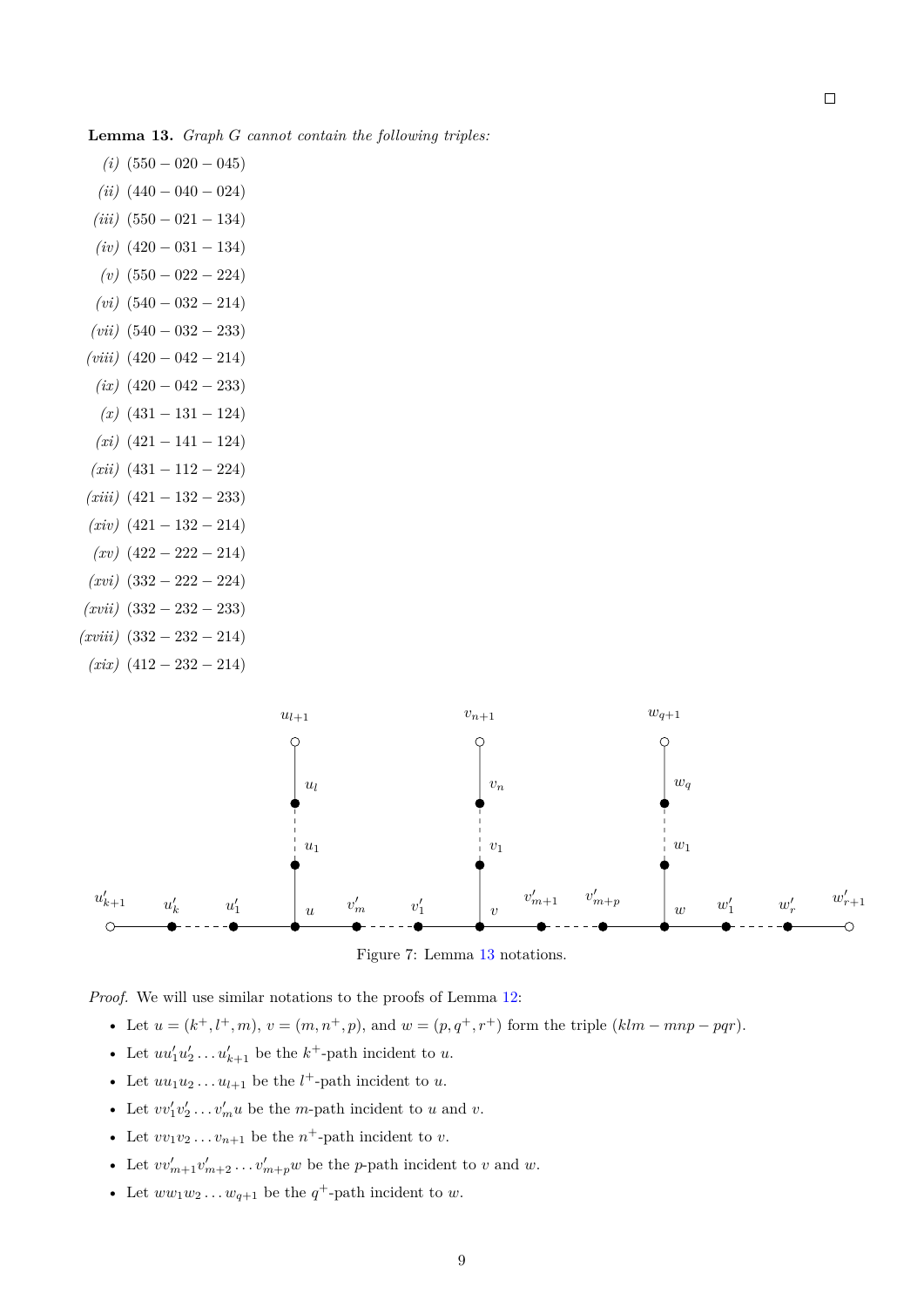- Let  $ww'_1w'_2 \ldots w'_{r+1}$  be the  $r^+$ -path incident to *u*.
- For every triple  $(klm mnp pqr)$  from (i) to (xix), we define the subgraph

 $H = \{u, v, w, u'_1, u'_2, \ldots, u'_{k-1}, u_1, u_2, \ldots, u_{l-1}, v'_1, v'_2, \ldots, v'_{m+p}, v_1, v_2, \ldots, v_{n-1}, w_1, w_2, \ldots, w_{q-1}, v'_{q-1}, v'_{q-1}, v'_{q-1}, v'_{q-1}, v'_{q-1}, v'_{q-1}, v'_{q-1}, v'_{q-1}, v'_{q-1}, v'_{q-1}, v'_{q-1}, v'_{q-1}, v'_{q-1}, v'_{q-1}, v'_{q-1}, v'_{q-1}, v'_{q-1},$  $w'_1, w'_2, \ldots, w'_{r-1}\}.$ 

Similarly, all vertices in *H* are distinct since *G* has girth at least 21. We will color  $G - H$  by minimality of *G* first, then extend that coloring to *H* using Figure [5.](#page-5-0)

- (i) We restrict  $u'_1$  by one color to color  $u'_2$ ,  $u'_3$ , and  $u'_4$  last. We restrict  $u_1$  by one color to color  $u_2$ ,  $u_3$ , and  $u_4$  afterwards. We restrict *w* by one color to color  $w_1$ ,  $w_2$ , and  $w_3$  afterwards. We restrict  $w'_1$  by one color to color  $w_2'$ ,  $w_3'$ , and  $w_4'$  afterwards. Now, we color  $v_1, v, w, u_1$ , and  $u_1'$  by Figure [5ii.](#page-5-0) Then, we color  $w'_1$ .
- (ii) We restrict *u* by one color to color  $u'_1$ ,  $u'_2$ , and  $u'_3$  last. We restrict *u* again by one color to color  $u_1$ ,  $u_2$ , and  $u_3$  afterwards. We restrict *v* by one color to color  $v_1$ ,  $v_2$ , and  $v_3$  afterwards. We restrict *w* by one  $\alpha$  color to color  $w'_1, w'_2$ , and  $w'_3$  afterwards. We color the remaining vertices  $w_1, w, v$ , and  $u$  by Figure [5i.](#page-5-0)
- (iii) We restrict  $u'_1$  by one color to color  $u'_2$ ,  $u'_3$ , and  $u'_4$  last. We restrict  $u_1$  by one color to color  $u_2$ ,  $u_3$ , and  $u_4$ afterwards. We restrict *w* by one color to color  $w'_1, w'_2$ , and  $w'_3$  afterwards. We restrict  $v'_1$  by one color to color  $w, w_1$ , and  $w_2$  afterwards. The remaining vertices  $v_1, v, v'_1, u, u_1$ , and  $u'_1$  are colorable by Figure [5ii.](#page-5-0)
- (iv) We restrict *u* by one color to color  $u'_1$ ,  $u'_2$ , and  $u'_3$  last. We restrict *w* by one color to color  $w'_1$ ,  $w'_2$ , and  $w'_3$  afterwards. We restrict  $v'_1$  by one color to color  $w, w_1$ , and  $w_2$  afterwards. The remaining vertices  $u_1$ ,  $u, v, v'_1, v_1$ , and  $v_2$  are colorable by Figure [5vi.](#page-5-0)
- (v) We restrict  $u'_1$  by one color to color  $u'_2$ ,  $u'_3$ , and  $u'_4$  last. We restrict  $u_1$  by one color to color  $u_2$ ,  $u_3$ , and  $u_4$  afterwards. We restrict *w* by one color to color  $w'_1, w'_2$ , and  $w'_3$  afterwards. The remaining vertices  $w_1$ ,  $w, v'_2, v'_1, v, v_1, u, u'_1$ , and  $u_1$  are colorable by Figure [5xii](#page-5-0) as  $L(v_1) \subseteq L(v)$ .
- (vi) We restrict  $u'_1$  by one color to color  $u'_2$ ,  $u'_3$ , and  $u'_4$  last. We restrict *w* by one color to color  $w'_1, w'_2$ , and *w*<sup> $'$ </sup><sub>3</sub> afterwards. We color *v* with *x* ∈ *L*(*v*) \ *L*(*v*<sub>1</sub>). Observe that *L*(*v*<sub>2</sub>) ⊆ *L*(*v*<sub>1</sub>) so *x* ∉ *L*(*v*<sub>1</sub>) ∪ *L*(*v*<sub>2</sub>). Now, we color  $w, v'_2, v'_1$  in this order. The vertices  $u'_1, u, u_1, u_2$ , and  $u_3$  are colorable by Figure [5iii.](#page-5-0) Then, we color the remaining vertices  $v_1$  and  $v_2$  in this order.
- (vii) We restrict  $u'_1$  by one color to color  $u'_2$ ,  $u'_3$ , and  $u'_4$  last. We color *w* with  $x \in L(w) \setminus L(w_1)$ . Observe that  $L(w_2) \subseteq L(w_1)$  so  $x \notin L(w_1) \cup L(w_2)$ . We color v with  $y \in L(v) \setminus L(v_1)$ . Observe that  $L(v_2) \subseteq L(v_1)$ so  $y \notin L(v_1) \cup L(v_2)$ . Now, we color  $w'_2, w'_1, v'_2, v'_1$  in this order. The vertices  $u'_1, u, u_1, u_2$ , and  $u_3$  are colorable by Figure [5iii.](#page-5-0) Then, we color the remaining vertices  $v_1, v_2, w_1$ , and  $w_2$  in this order.
- (viii) We restrict *u* by one color to color  $u'_1$ ,  $u'_2$ , and  $u'_3$  last. We restrict *w* by one color to color  $w'_1$ ,  $w'_2$ , and  $w'_3$ afterwards. We restrict  $v$  by one color to color  $v_1$ ,  $v_2$ , and  $v_3$  afterwards. We color  $w$  then the remaining vertices  $u_1$ ,  $u$ ,  $v$ ,  $v'_1$ , and  $v'_2$  are colorable by Figure [5iii.](#page-5-0)
- (ix) We restrict *u* by one color to color  $u'_1$ ,  $u'_2$ , and  $u'_3$  last. We restrict *v* by one color to color  $v_1$ ,  $v_2$ , and  $v_3$ afterwards. We color *w* with  $x \in L(w) \setminus L(w_1)$ . Observe that  $L(w_2) \subseteq L(w_1)$  so  $x \notin L(w_1) \cup L(w_2)$ . We color  $w'_2$  and  $w'_1$  in this order. The vertices  $u_1, u, v, v'_1$ , and  $v'_2$  are colorable by Figure [5iii.](#page-5-0) Now, we color the remaining vertices  $w_1$  and  $w_2$  in this order.
- (x) We restrict *u* by one color to color  $u'_1$ ,  $u'_2$ , and  $u'_3$  last. We restrict  $v'_1$  by one color to color *u*,  $u_1$ , and  $u_2$  afterwards. We restrict *w* by one color to color  $w'_1, w'_2$ , and  $w'_3$  afterwards. We restrict  $L(v'_2)$  to  $L(v_2') \setminus L(w_1)$ . We color the vertices *w*,  $v_2'$ , *v*,  $v_1'$ , *v*<sub>1</sub> and *v*<sub>2</sub> by Figure [5vi.](#page-5-0) Then, we color the remaining vertex *w*1.
- (xi) We restrict *u* by one color to color  $u'_1$ ,  $u'_2$ , and  $u'_3$  last. We restrict *v* by one color to color  $v_1$ ,  $v_2$ , and  $v_3$  afterwards. We restrict *w* by one color to color  $w'_1, w'_2$ , and  $w'_3$  afterwards. We restrict  $L(v'_1)$  to  $L(v'_1) \setminus L(u_1)$ . We color  $w_1, w, v'_2, v, v'_1$ , and *u* by Figure [5ix.](#page-5-0) Then, we color the remaining vertex  $u_1$ .
- (xii) We restrict *u* by one color to color  $u'_1$ ,  $u'_2$ , and  $u'_3$  last. We restrict  $v'_1$  by one color to color *u*,  $u_1$ , and  $u_2$  afterwards. We restrict *w* by one color to color  $w'_1, w'_2$ , and  $w'_3$  afterwards. We color the remaining vertices  $w_1$ ,  $w$ ,  $v_3'$ ,  $v_2'$ ,  $v$ , and  $v_1'$  by Figure [5ix.](#page-5-0)
- (xiii) We restrict *u* by one color to color  $u'_1, u'_2$ , and  $u'_3$  last. We color *w* with  $x \in L(w) \setminus L(w_1)$ . Observe that  $L(w_2) \subseteq L(w_1)$  so  $x \notin L(w_1) \cup L(w_2)$ . We color  $w'_2$  and  $w'_1$  in this order. The vertices  $v_2, v_1, v, v'_3, v'_2, v'_1$ *u*, and *u*<sub>1</sub> are colorable by Figure [5x](#page-5-0) as  $L(v_2) \subseteq L(v_1)$  and  $L(v_2') \subseteq L(v_2')$ . Now, we color the remaining vertices  $w_1$  and  $w_2$  in this order.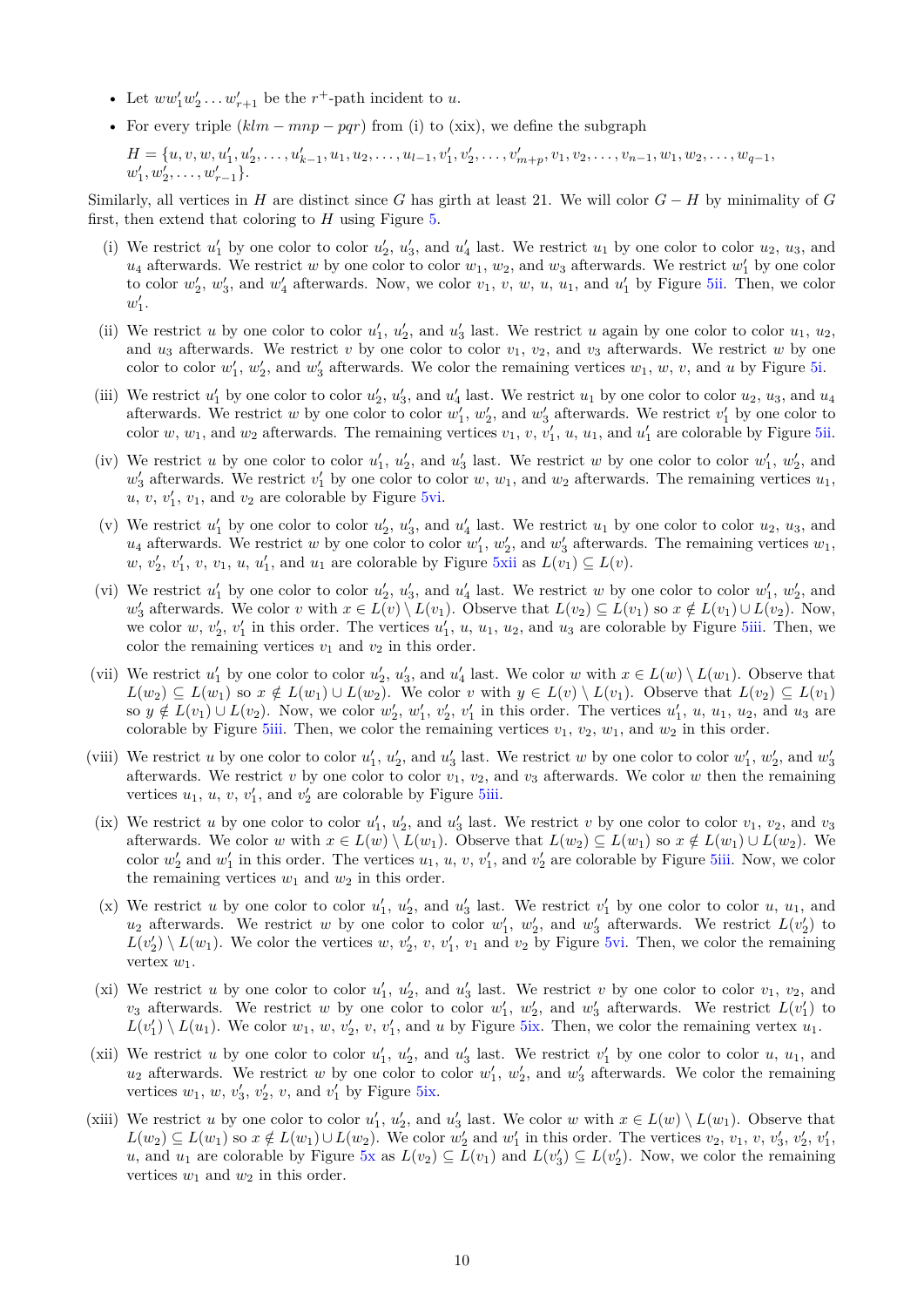- (xiv) We restrict *u* by one color to color  $u'_1, u'_2$ , and  $u'_3$  last. We restrict *w* by one color to color  $w'_1, w'_2$ , and  $w'_3$  afterwards. We color *w* then the remaining vertices  $v'_3$ ,  $v'_2$ ,  $v$ ,  $v_1$ ,  $v_2$ ,  $v'_1$ ,  $u$ , and  $u_1$  are colorable by Figure [5x](#page-5-0) as  $L(v_2) \subseteq L(v_1)$  and  $L(v_3') \subseteq L(v_2')$ .
- (xv) We restrict *u* by one color to color  $u'_1$ ,  $u'_2$ , and  $u'_3$  last. We restrict *w* by one color to color  $w'_1$ ,  $w'_2$ , and  $w'_3$  afterwards. We color *w* then the remaining vertices  $v'_4$ ,  $v'_3$ ,  $v$ ,  $v_1$ ,  $v'_1$ ,  $v'_2$ ,  $u$ , and  $u_1$  are colorable by Figure [5xi.](#page-5-0)
- (xvi) We restrict *w* by one color to color  $w'_1, w'_2$ , and  $w'_3$  last. We color *u* with  $x \in L(u) \setminus L(u_1)$ . Observe that  $L(u_2) \subseteq L(u_1)$  so  $x \notin L(u_1) \cup L(u_2)$ . We color  $u'_2$  and  $u'_1$  in this order. We color  $v'_2$ ,  $v'_1$ ,  $v$ ,  $v_1$ ,  $v'_3$ ,  $v'_4$ ,  $w$ , and  $w_1$  by Figure [5xi.](#page-5-0) Now, we color the remaining vertices  $u_1$  and  $u_2$  in this order.
- (xvii) We color *w* with  $x \in L(w) \setminus L(w_1)$ . Observe that  $L(w_2) \subseteq L(w_1)$  so  $x \notin L(w_1) \cup L(w_2)$ . We color *v* with  $y \in L(v) \setminus L(v_1)$ . Observe that  $L(v_2) \subseteq L(v_1)$  so  $y \notin L(v_1) \cup L(v_2)$ . We color  $w'_2$ ,  $w'_1$ ,  $v'_4$ , and  $v'_3$  in this order. We color  $v'_1$ ,  $v'_2$ ,  $u$ ,  $u_1$ ,  $u_2$ ,  $u'_1$ ,  $u'_2$  by Figure [5viii](#page-5-0) as  $L(u'_2) \subseteq L(u'_1)$ ,  $L(u$  $L(v_1') \subseteq L(v_2')$ . Now, we color the remaining vertices  $v_1, v_2, w_1$  and  $w_2$  in this order.
- (xviii) We restrict *w* by one color to color  $w'_1$ ,  $w'_2$ , and  $w'_3$  last. We color *v* with  $x \in L(v) \setminus L(v_1)$ . Observe that  $L(v_2) \subseteq L(v_1)$  so  $x \notin L(v_1) \cup L(v_2)$ . We color w,  $v'_4$ , and  $v'_3$  in this order. We color  $v'_1, v'_2, u, u_1, u_2, u'_1$ ,  $u'_2$  by Figure [5viii](#page-5-0) as  $L(u'_2) \subseteq L(u'_1)$ ,  $L(u_2) \subseteq L(u_1)$ , and  $L(v'_1) \subseteq L(v'_2)$ . Now, we color the remaining vertices  $v_1$  and  $v_2$  in this order.
- (xix) We restrict *w* by one color to color  $w'_1$ ,  $w'_2$ , and  $w'_3$  last. We restrict *u* by one color to color  $u'_1$ ,  $u'_2$ , and  $u'_3$  afterwards. We color *u* and *w* then the remaining vertices  $v'_2$ ,  $v'_1$ ,  $v$ ,  $v_1$ ,  $v_2$ ,  $v'_3$ ,  $v'_4$  are colorable by Figure [5viii](#page-5-0) as  $L(v_2') \subseteq L(v_1'), L(v_2) \subseteq L(v_1),$  and  $L(v_4') \subseteq L(v_3').$

 $\Box$ 

### <span id="page-10-0"></span>**2.3 Discharging rules**

In this section, we will define a discharging procedure that contradicts the structural properties of *G* (see Lemmas [11](#page-6-3) to [13\)](#page-8-0) showing that *G* does not exist. We assign to each vertex *u* the charge  $\mu(u) = \frac{19}{2}d(u) - 21$ and to each face *f* the charge  $\mu(f) = d(f) - 21$ . By Equation [\(1\)](#page-3-0), the total sum of the charges is negative. We then apply the following discharging rules:

Let *u* and *v* be endvertices of a *m*-path where  $u = (k, l, m)$  with  $k + l + m \le 7$  and  $v = (m, n, p)$ . Vertex *u* gives charge to *v* in the following cases:

**R0** If  $m = 0$ 

- (i) and  $v = (0, 5, 5)$ , then *u* gives  $\frac{5}{2}$  to *v*.
- (ii) and  $v = (0, 4, 5)$ , then *u* gives  $\frac{3}{2}$  to *v*.
- (iii) and  $v \in \{(0,3,5), (0,4,4)\}\text{, then } u \text{ gives } \frac{1}{2} \text{ to } v.$
- (iv) and  $v = (0, 2, 5)$ , then *u* gives  $\frac{1}{4}$  to *v*.
- **R1** If  $m = 1$ 
	- (i) and  $v \in \{(1,3,5), (1,4,4)\}$ , then *u* gives  $\frac{3}{2}$  to *v*.
	- (ii) and  $v \in \{(1,3,4), (1,2,5)\},\$  then *u* gives  $\frac{1}{2}$  to *v*.
- **R2** If  $m = 2$ 
	- (i) and  $v = (2, 2, 5)$ , then *u* gives  $\frac{3}{4}$  to *v*.
	- (ii) and  $v \in \{(2,3,3), (2,1,5)\}$ , then *u* gives  $\frac{1}{2}$  to *v*.
	- (iii) and  $v = (2, 2, 4)$ , then *u* gives  $\frac{1}{4}$  to *v*.

**R3** Finally, every 3-vertex gives 1 to each 2-vertex on its incident paths.

### **2.4 Verifying that charges on each face and each vertex are non-negative**

Let  $\mu^*$  be the assigned charges after the discharging procedure. In what follows, we will prove that:

 $∀u ∈ V(G), μ^*(u) ≥ 0$  and  $∀f ∈ F(G), μ^*(f) ≥ 0$ .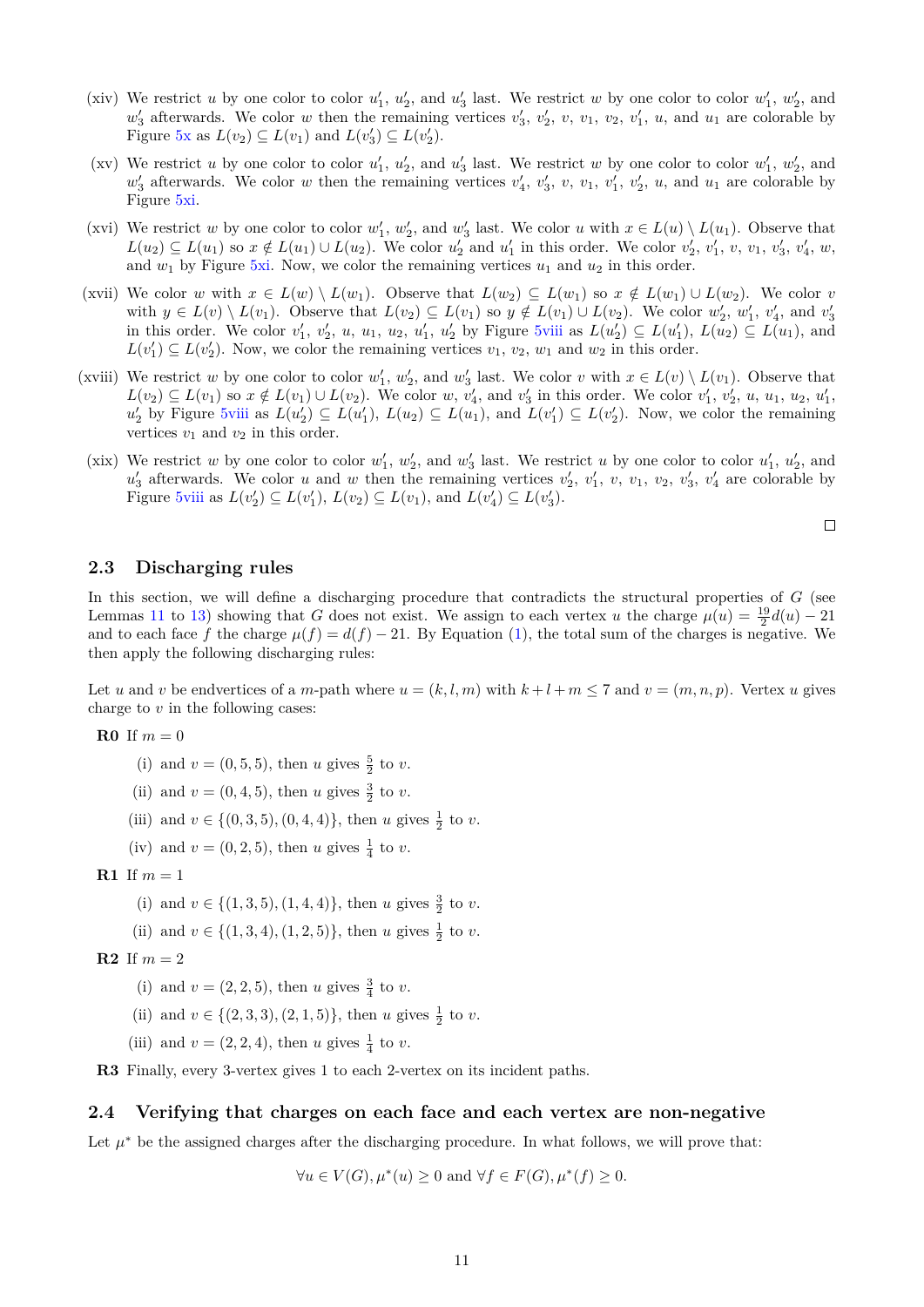First of all, since *G* is connected (Lemma [9\)](#page-6-1), has minimum degree at least 2 (Lemma [10\)](#page-6-4), has girth at least 21, and the discharging rules do not interfere with charge on faces, every face f verifies  $\mu^*(f) = \mu(f) = d(f) - 21 \ge$ 0.

Now, let *u* be a vertex in  $V(G)$ . If  $d(u) = 2$ , then *u* receives charge 1 from each endvertex of the path it lies on by **R3**; thus we get  $\mu^*(u) = \mu(u) + 2 \cdot 1 = \frac{19}{2} \cdot 2 - 21 + 2 = 0$ .

From now on, suppose that  $d(u) = 3$  and let  $u = (k, l, m)$ . Recall that  $\mu(u) = \frac{19}{2} \cdot 3 - 21 = \frac{15}{2}$ .

**Case 1:** Suppose that  $k + l + m \geq 8$ .

First, observe that *u* only gives away charges by **R3**. More precisely, *u* gives a total of  $k + l + m$  to 2-vertices. Since there are no  $6^+$ -paths,  $(1^+, 4^+, 5^+), (2^+, 3^+, 4^+)$ , or  $(3^+, 3^+, 3^+)$  due to Lemma [11,](#page-6-3) then the only possible values for *k*, *l*, and *m* are as follows:

• If *u* is a  $(5,5,0)$ ,  $(5,4,0)$ ,  $(5,3,0)$  or  $(4,4,0)$ , then *u* cannot be adjacent to a vertex  $v = (m, n, p)$  with  $m + n + p \ge 8$  as (430 – 024) is reducible by Lemma [12\(](#page-6-2)i). As a result, *u* receives charge  $\frac{5}{2}$  (resp.  $\frac{3}{2}, \frac{1}{2}$ , or  $\frac{1}{2}$  by **R0**(i) (resp. **R0**(ii), **R0**(iii), or **R0**(iii)) when it is a (5,5,0) (resp. (5,4,0), (5,3,0), or (4,4,0)). To sum up, we have

$$
\mu^*(u) = \frac{15}{2} + \frac{5}{2} - 5 - 5 = 0 \qquad \text{when } u = (5, 5, 0)
$$
  
=  $\frac{15}{2} + \frac{3}{2} - 5 - 4 = 0 \qquad \text{when } u = (5, 4, 0)$   
=  $\frac{15}{2} + \frac{1}{2} - 5 - 3 = 0 \qquad \text{when } u = (5, 3, 0)$   
=  $\frac{15}{2} + \frac{1}{2} - 4 - 4 = 0 \qquad \text{when } u = (4, 4, 0)$ 

• If *u* is a  $(5,3,1)$ ,  $(4,4,1)$ , or  $(4,3,1)$ , then *u* cannot share a 1-path with a vertex  $v = (m, n, p)$  with  $m + n + p \ge 8$  as (431 – 114) is reducible by Lemma [12\(](#page-6-2)iii). As a result, *u* receives charge  $\frac{3}{2}$  (resp.  $\frac{3}{2}$ , or  $\frac{1}{2}$  by **R1**(i) (resp. **R1**(i), or **R1**(ii)) when it is a (5, 3, 1) (resp.  $(4, 4, 1)$ , or  $(4, 3, 1)$ ). To sum up, we have

$$
\mu^*(u) = \frac{15}{2} + \frac{3}{2} - 5 - 3 - 1 = 0 \qquad \text{when } u = (5, 3, 1)
$$

$$
= \frac{15}{2} + \frac{3}{2} - 4 - 4 - 1 = 0 \qquad \text{when } u = (4, 4, 1)
$$

$$
= \frac{15}{2} + \frac{1}{2} - 4 - 3 - 1 = 0 \qquad \text{when } u = (4, 3, 1)
$$

• If *u* is a  $(5, 2, 2)$  or  $(4, 2, 2)$ , then *u* cannot share a 2-path with a vertex  $v = (m, n, p)$  with  $m+n+p \geq 8$  as  $(422 - 223)$  and  $(422 - 214)$  are reducible respectively by Lemma  $12(iv)$  $12(iv)$  and Lemma  $12(v)$ . As a result, *u* receives charge  $\frac{3}{4}$  (resp.  $\frac{1}{4}$ ) by **R2**(i) (resp. **R2**(iii)) when it is a  $(5,2,2)$  (resp.  $(4,2,2)$ ) twice (once from each incident 2-path). To sum up, we have

$$
\mu^*(u) = \frac{15}{2} + 2 \cdot \frac{3}{4} - 5 - 2 - 2 = 0 \qquad \text{when } u = (5, 2, 2)
$$

$$
= \frac{15}{2} + 2 \cdot \frac{1}{4} - 4 - 2 - 2 = 0 \qquad \text{when } u = (4, 2, 2)
$$

• If *u* is a (3, 3, 2), then *u* cannot share a 2-path with a vertex  $v = (m, n, p)$  with  $m+n+p ≥ 8$  as (412−233) and (332 – 233) are reducible respectively by Lemma [12\(](#page-6-2)vi) and (vii). As a result, *u* receives charge  $\frac{1}{2}$  by **R2**(ii). To sum up, we have

$$
\mu^*(u) = \frac{15}{2} + \frac{1}{2} - 3 - 3 - 2 = 0
$$

• If *u* is a  $(5, 2, 1)$ , then *u* cannot share a 2-path with a vertex  $v = (l, i, j)$  with  $l + i + j \geq 8$  and *u* cannot share a 1-path with a vertex  $w = (m, n, p)$  with  $m + n + p \ge 8$  at the same time, as  $(412 - 233)$  and (421 − 132 − 214) are reducible respectively by Lemma [12\(](#page-6-2)vi) and Lemma [13\(](#page-8-0)xiv). As a result, *u* receives at least charge  $\frac{1}{2}$  by **R1**(ii) or **R2**(ii). To sum up, we have

$$
\mu^*(u) \ge \frac{15}{2} + \frac{1}{2} - 5 - 2 - 1 = 0
$$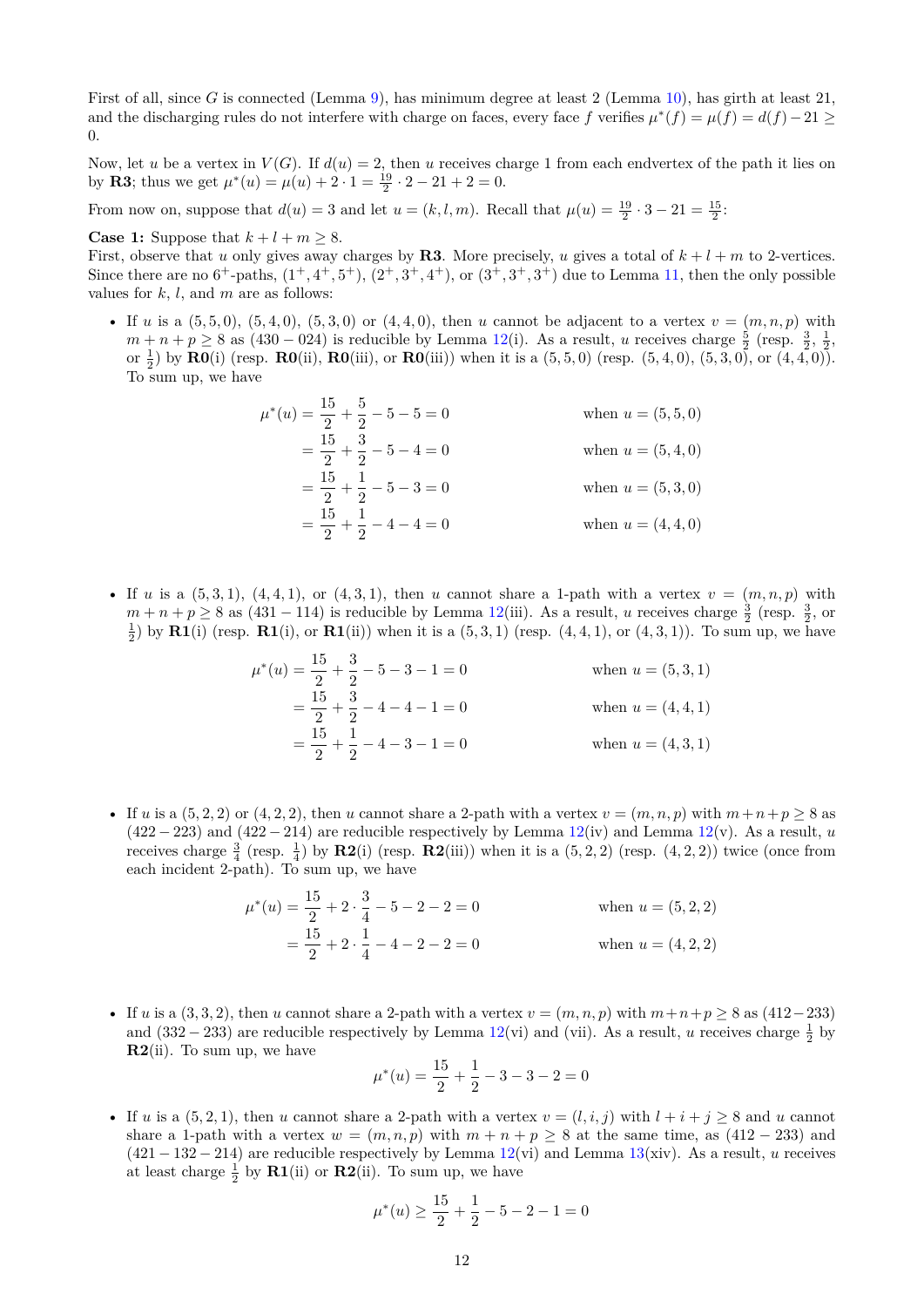**Case 2:** Suppose that  $k + l + m \leq 7$  and that *u* is a  $(2^-, 5^-, 2^-)$ .

First, observe that when *u* is a  $(2^-, 2^-, 2^-)$ , it gives at most  $\frac{5}{2}$  along every incident path except for the case of **R2**(i), when it shares a 2-path with a  $(2, 2, 5)$ . Indeed, by **R0**, *u* gives at most  $\frac{5}{2}$  to an adjacent 3-vertex. By **R1** and **R3**, *u* gives 1 to the 2-vertex on the 1-path and at most  $\frac{3}{2}$  to the other endvertex. By **R2**(ii), **R2**(iii), and **R3**, *u* gives 2 to the 2-vertices on the 2-path and at most  $\frac{1}{2}$  to the other endvertex. As a result,  $u, a (2^-, 2^-, 2^-)$  that does not share a 2-path with a  $(2, 2, 5)$ , verifies

$$
\mu^*(u) \ge \frac{15}{2} - 3 \cdot \frac{5}{2} = 0
$$

In other words, for the following values of  $k, l, m$ , we only need to look at  $2 \le l \le 5$ . Moreover, when  $l = 2$ , we can assume w.l.o.g. that the other endvertex of the 2-path is a (2*,* 2*,* 5) since *k*, *l*, and *m* are interchangeable.

Let  $v = (i, j, k)$  share the k-path with *u* and let  $w = (m, n, p)$  share the *m*-path with *u* (see Figure [8\)](#page-12-0). For each case, only **R3**, **Rk** and **Rm** apply, with the additional **R2**(i) when  $l = 2$ .

<span id="page-12-0"></span>

• If *u* is a  $(0, 5^-, 0)$ , then we distinguish the two following cases:

If  $2 \leq l \leq 3$ , then *u* gives at most 3 along the *l*-path: either 3 to the 2-vertices in the case of a 3-path or 2 to the 2-vertices and  $\frac{3}{4}$  to the other endvertex by **R2**(i). Since  $(550 - 020 - 045)$  is reducible by Lemma [13\(](#page-8-0)i), *u* cannot give  $\frac{5}{2}$  twice to *v* and *w* by **R0**. So at worst, we have

$$
\mu^*(u) = \frac{15}{2} - 3 - \frac{5}{2} - \frac{3}{2} = \frac{1}{2}
$$

If 4 ≤ *l* ≤ 5, then *u* gives at most 5 to the 2-vertices along the *l*-path. Since (440 − 040 − 024) is reducible by Lemma [13\(](#page-8-0)ii), *u* cannot give  $\frac{3}{2}$  twice to *v* and *w* by **R0**. So at worst, we have

$$
\mu^*(u) = \frac{15}{2} - 5 - \frac{3}{2} - \frac{1}{2} = \frac{1}{2}
$$

• If *u* is a  $(0, 5^-, 1)$ , then we distinguish the two following cases:

If  $2 \leq l \leq 3$ , then *u* gives at most 3 along the *l*-path: either 3 to the 2-vertices in the case of a 3-path or 2 to the 2-vertices and  $\frac{3}{4}$  to the other endvertex by **R2**(i). Since  $(550 - 021 - 134)$  and  $(420 - 031 - 134)$ are reducible respectively by Lemma [13\(](#page-8-0)iii) and (iv), *u* cannot give  $\frac{5}{2}$  twice to *v* and *w* by **R0** and **R1**  $(1 + \frac{3}{2}$  in the case of **R1**(i)). So at worst, we have

$$
\mu^*(u) = \frac{15}{2} - 3 - \frac{5}{2} - \frac{3}{2} = \frac{1}{2}
$$

If  $4 \leq l \leq 5$ , then *u* gives at most 5 along the *l*-path.

**–** If *w* is a (1*,* 3 <sup>+</sup>*,* 4 <sup>+</sup>), then *v* cannot be a (4<sup>+</sup>*,* 2 <sup>+</sup>*,* 0) since (420−031−134) is reducible by Lemma [13\(](#page-8-0)iv). As a result, *u* gives at most  $\frac{3}{2}$  along the 1-path by **R1** and nothing to its adjacent 3-vertex by **R0**. So at worst, we have

$$
\mu^*(u) = \frac{15}{2} - 5 - 1 - \frac{3}{2} = 0
$$

 $-$  If *w* is not a  $(1,3^+,4^+)$ , then *u* gives at most  $\frac{1}{2}$  along the 1-path by **R1** and at most  $\frac{1}{2}$  to its adjacent 3-vertex by  $R0$  since  $(540 - 014)$  is reducible by Lemma [12\(](#page-6-2)ii). So at worst, we have

$$
\mu^*(u) = \frac{15}{2} - 5 - 1 - \frac{1}{2} - \frac{1}{2} = 1
$$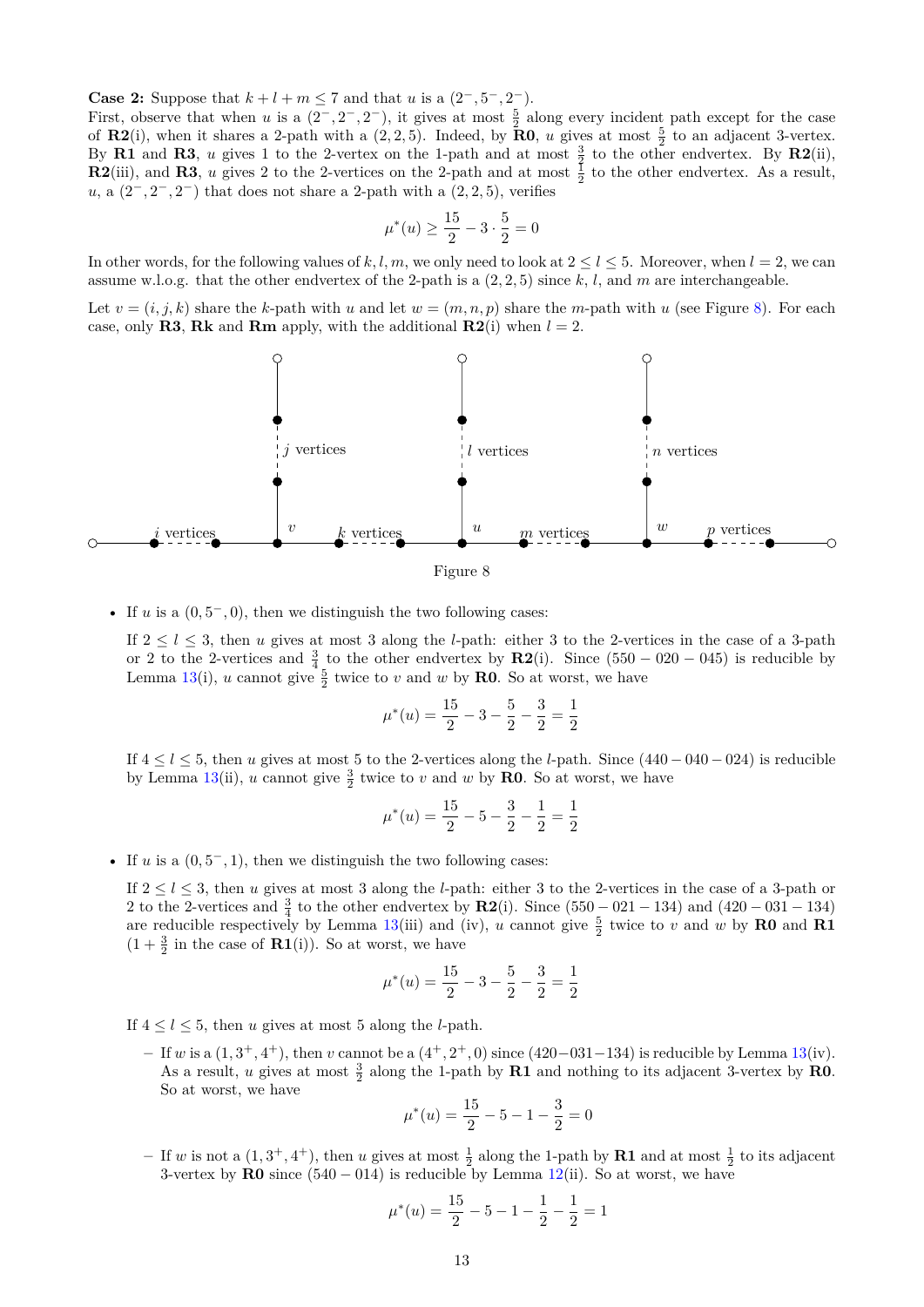• If *u* is a  $(0, 5^-, 2)$ , then we distinguish the four following cases:

If  $l = 2$ , then *u* gives  $2 + \frac{3}{4}$  along the 2-path by **R3** and **R2**(i). Since (550 – 022 – 224) is reducible by Lemma [13\(](#page-8-0)v), *v* cannot be a (5,5,0). As a result, *u* gives at most  $\frac{3}{2}$  to its adjacent 3-vertex by **R0** and  $2 + \frac{3}{4}$  along each 2-path by **R3** and **R2**. So at worst, we have

$$
\mu^*(u) = \frac{15}{2} - \frac{3}{2} - 2\cdot\left(2 + \frac{3}{4}\right) = \frac{1}{2}
$$

If  $l = 3$ , then *u* gives 3 along the *l*-path and 2 along the 2-path by **R3**.

**–** If *v* is a (5*,* 4 <sup>+</sup>*,* 0), then *w* cannot be a (2*,* 1 <sup>+</sup>*,* 4 <sup>+</sup>) nor a (2*,* 3*,* 3) as (540−032−214) and (540−032−233) are reducible respectively by Lemma [13\(](#page-8-0)vi) and Lemma 13(vii). As a result, *u* gives at most  $\frac{5}{2}$  to *v* by **R0** and nothing to *w* by **R2**. So at worst, we have

$$
\mu^*(u) = \frac{15}{2} - 3 - 2 - \frac{5}{2} = 0
$$

 $-$  If *v* is not a  $(5, 4^+, 0)$ , then *u* gives at most  $\frac{1}{2}$  to *v* by **R0** and at most  $\frac{3}{4}$  to *w* by **R2**. So at worst, we have

$$
\mu^*(u) = \frac{15}{2} - 3 - 2 - \frac{1}{2} - \frac{3}{4} = \frac{5}{4}
$$

If  $l = 4$ , then *u* gives 4 along the *l*-path and 2 along the 2-path by **R3**. Since (430 – 024) is reducible by Lemma [12\(](#page-6-2)i), *v* cannot be a  $(4^+,3^+,0)$ . As a result, *u* gives at most  $\frac{1}{4}$  to *v* by **R0** and at most  $\frac{3}{4}$  to *w* by **R2**. So at worst, we have

$$
\mu^*(u) = \frac{15}{2} - 4 - 2 - \frac{1}{4} - \frac{3}{4} = \frac{1}{2}
$$

- If  $l = 5$ , then *u* gives 5 along the *l*-path and 2 along the 2-path by **R3**.
	- **–** If *v* is a (4<sup>+</sup>*,* 2 <sup>+</sup>*,* 0), then *w* cannot be a (2*,* 1 <sup>+</sup>*,* 4 <sup>+</sup>) nor a (2*,* 3*,* 3) as (420 − 042 − 214) and (420 − 042 − 233) are reducible respectively by Lemma [13\(](#page-8-0)viii) and Lemma [13\(](#page-8-0)ix). Moreover, *v* cannot be a  $(4^+,3^+,0)$  since  $(430-024)$  is reducible by Lemma [12\(](#page-6-2)i). As a result, *u* gives at most  $\frac{1}{4}$  to *v* by **R0** and nothing to *w* by **R2**. So at worst, we have

$$
\mu^*(u) = \frac{15}{2} - 5 - 2 - \frac{1}{4} = \frac{1}{4}
$$

 $-$  If *v* is not a  $(4^+, 2^+, 0)$ , then  $v = (i, j, k)$  with  $i + j + k \leq 7$ . Thus, *u* receives  $\frac{1}{4}$  from *v* by **R0**(iv). Moreover, *u* gives nothing to *v* by **R0** and at most  $\frac{3}{4}$  to *w* by **R2**. So at worst, we have

$$
\mu^*(u) = \frac{15}{2} - 5 - 2 + \frac{1}{4} - \frac{3}{4} = 0
$$

• If *u* is a  $(1, 5^{-}, 1)$ , then we distinguish the three following cases:

If  $l = 2$ , then *u* gives  $2 + \frac{3}{4}$  along the 2-path by **R3** and **R2**(i) and 1 to each 2-vertex on the 1-paths by **R3**. Since  $(431 - 112 - 224)$  is reducible by Lemma  $13(xii)$  $13(xii)$ , *v* cannot be a  $(4^+, 3^+, 1)$ . The same holds for *w*. As a result, *u* gives at most  $\frac{1}{2}$  twice to *v* and *w* by **R1**. So at worst, we have

$$
\mu^*(u) = \frac{15}{2} - 2 - \frac{3}{4} - 1 - 1 - 2 \cdot \frac{1}{2} = \frac{7}{4}
$$

If *l* = 3, then *u* gives 3 to the *l*-path and 1 to each 2-vertex on the 1-paths by **R3**. Since (431−131−124) is reducible by Lemma  $13(x)$  $13(x)$ , *v* and *w* cannot both be  $(4^+,3^+,1)$ s. As a result, *u* cannot give  $\frac{3}{2}$  twice by **R1**. So at worst, we have

$$
\mu^*(u) = \frac{15}{2} - 3 - 1 - 1 - \frac{3}{2} - \frac{1}{2} = \frac{1}{2}
$$

If  $4 \leq l \leq 5$ , then *u* gives at most 5 along the *l*-path, 1 to each 2-vertex on the 1-paths by **R3**. Since (431 – 114) is reducible by Lemma [12\(](#page-6-2)iii), *u* cannot give more than  $\frac{1}{2}$  to *v* nor *w* by **R1**. Moreover, since  $(421 - 141 - 124)$  is also reducible by Lemma [13\(](#page-8-0)xi), *u* cannot give  $\frac{1}{2}$  twice by **R1**. So at worst, we have

$$
\mu^*(u) = \frac{15}{2} - 5 - 1 - 1 - \frac{1}{2} = 0
$$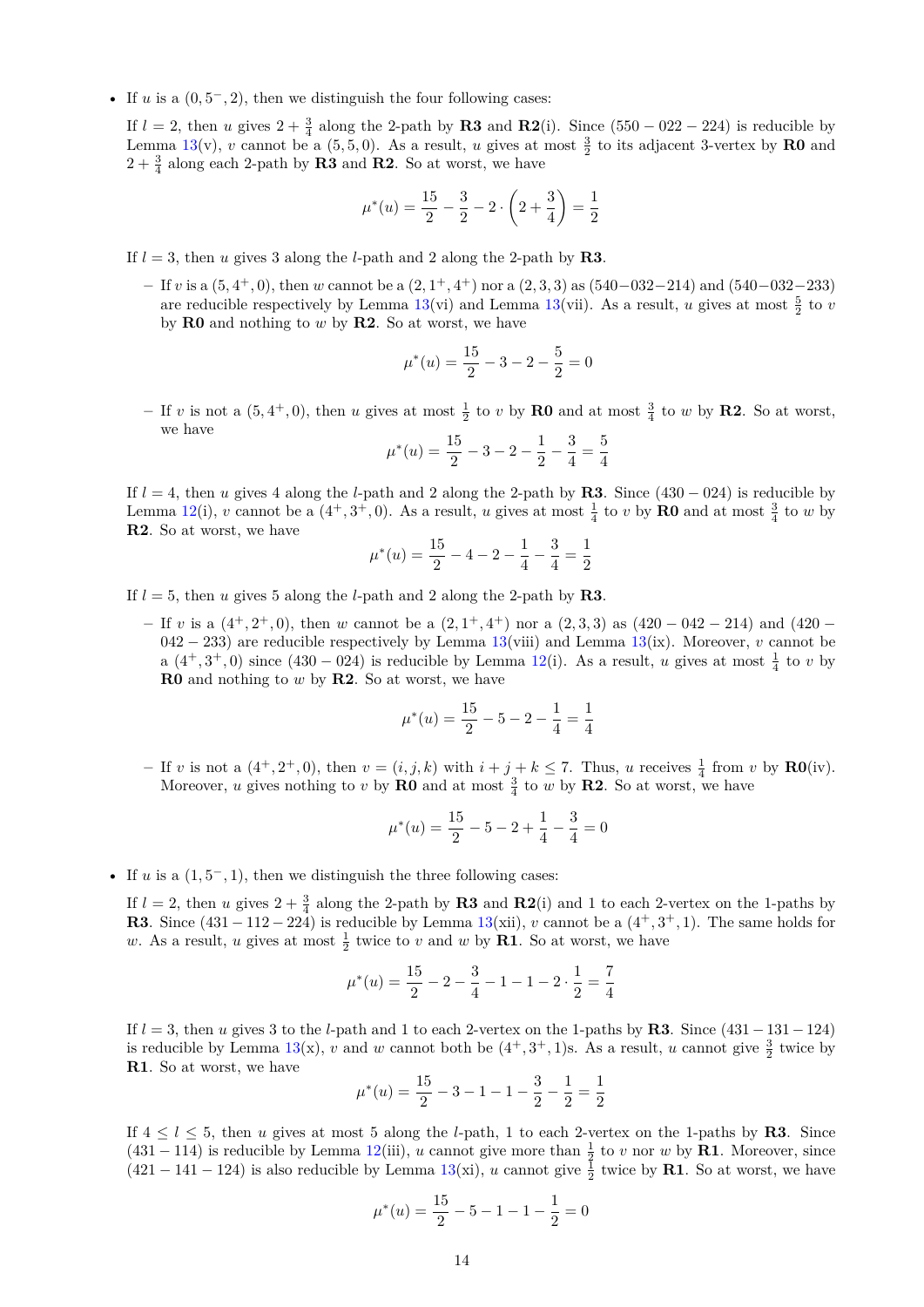• If *u* is a  $(1, 5^-, 2)$ , then  $l \leq 4$  since  $k + l + m \leq 7$ . Thus, we distinguish the three following cases:

If  $l = 2$ , then *u* gives  $2 + \frac{3}{4}$  along at least one of the 2-paths by **R3** and **R2**(i) and 1 to each 2-vertex on the 1-path and other 2-path by **R3**. Since  $(431 - 112 - 224)$  is reducible by Lemma [13\(](#page-8-0)xii), *v* cannot be a  $(4^+,3^+,1)$ . As a result, *u* gives at most  $\frac{1}{2}$  to *v* by **R1** and at most  $\frac{3}{4}$  to *w* by **R2**. So at worst, we have

$$
\mu^*(u) = \frac{15}{2} - 2 - \frac{3}{4} - 2 - 1 - \frac{1}{2} - \frac{3}{4} = \frac{1}{2}
$$

- If  $l = 3$ , then *u* gives 3 along the *l*-path and 1 to each 2-vertex on the 1-path and 2-path by **R3**.
	- **–** If *v* is a (4<sup>+</sup>*,* 2 <sup>+</sup>*,* 1), then *w* cannot be a (2*,* 1 <sup>+</sup>*,* 4 <sup>+</sup>) nor a (2*,* 3*,* 3) since (421 − 132 − 233) and (421−132−214) are reducible respectively by Lemma [13\(](#page-8-0)xiii) and (xiv). As a result, *u* gives at most  $\frac{3}{2}$  to *v* by **R1** and nothing to *w* by **R2**. So at worst, we have

$$
\mu^*(u) = \frac{15}{2} - 3 - 2 - 1 - \frac{3}{2} = 0
$$

 $-$  If *v* is not a  $(4^+, 2^+, 1)$ , then *u* gives nothing to *v* by **R1** and at most  $\frac{3}{4}$  to *w* by **R2**. So at worst, we have

$$
\mu^*(u) = \frac{15}{2} - 3 - 2 - 1 - \frac{3}{4} = \frac{3}{4}
$$

If  $l = 4$ , then *u* gives 4 along the *l*-path and 1 to each 2-vertex on the 1-path and 2-path by **R3**. Since (431−114), (422−214), and (412−233) are reducible respectively by Lemma [12\(](#page-6-2)iii), (v) and (vi), *v* cannot be a  $(4^+,3^+,1)$  and *w* cannot be a  $(2,2^+,4^+)$  nor a  $(2,3,3)$ . Moreover,  $(412-132-214)$  is reducible by Lemma [13\(](#page-8-0)xiv). As a result, *u* can give at most  $\frac{1}{2}$  once to either *v* or *w*. So at worst, we have

$$
\mu^*(u) = \frac{15}{2} - 4 - 2 - 1 - \frac{1}{2} = 0
$$

• If *u* is a  $(2, 5^-, 2)$ , then  $l \leq 3$ , since  $k + l + m \leq 7$ . Thus, we distinguish the two following cases:

If  $l = 2$ , then *u* gives  $2 + \frac{3}{4}$  along at least one of the 2-paths by **R3** and **R2**(i) and 1 to each 2-vertex on the 2-paths by **R3**. Since  $(422-222-214)$  and  $(332-222-224)$  are reducible respectively by Lemma  $13(xv)$  $13(xv)$ and (xvi), *v* cannot be a  $(4^+, 1^+, 2)$  nor a  $(3, 3, 2)$ . The same holds for *w*. As a result, *u* gives nothing to *v* nor *w* by **R2**. So at worst, we have

$$
\mu^*(u) = \frac{15}{2} - 2 - \frac{3}{4} - 2 - 2 = \frac{3}{4}
$$

- If *l* = 3, then *u* gives 3 along the *l*-path and 1 to each 2-vertex on the 2-paths by **R3**.
	- **–** If either *v* or *w* is a (3*,* 3*,* 2), then the other cannot be a (2*,* 3*,* 3) nor a (2*,* 1 <sup>+</sup>*,* 4 <sup>+</sup>) as (332−232−233) and  $(332 - 232 - 214)$  are reducible respectively by Lemma [13\(](#page-8-0)xvii) and (xviii). So, *u* gives only  $\frac{1}{2}$ once to either  $v$  or  $w$  by **R2**. So at worst, we have

$$
\mu^*(u) = \frac{15}{2} - 3 - 2 - 2 - \frac{1}{2} = 0
$$

**–** If neither *v* nor *w* is a (3*,* 3*,* 2), then the remaining cases are as follows. Since (422 − 223) is reducible by Lemma  $12(iv)$  $12(iv)$ , *v* cannot be a  $(4^+, 2^+, 2)$ . The same holds for *w*. Moreover, since  $(412-232-214)$ is reducible by Lemma [13\(](#page-8-0)xix), they cannot both be  $(4^+, 1^+, 2)$ s. As a result, *u* gives at most  $\frac{1}{2}$  once to either  $v$  or  $w$  by **R2**. So at worst, we have

$$
\mu^*(u) = \frac{15}{2} - 3 - 2 - 2 - \frac{1}{2} = 0
$$

**Case 3:** Suppose that  $k + l + m \leq 7$  and that *u* is a  $(3^+, 5^-, 3^+)$ . Since  $k + l + m \leq 7$ , the only possibilities for *u* are as follows:

• If *u* is a  $(3,0,3)$ , then *u* can only give charge by **R0** and **R3**. Since  $(330-045)$  is reducible by Lemma  $11(v)$  $11(v)$ , *u* can give at most  $\frac{1}{2}$  to another 3-vertex by **R0**(iii) or **R0**(iv). As a result,

$$
\mu^*(v) \ge \frac{15}{2} - \frac{1}{2} - 3 - 3 = 1
$$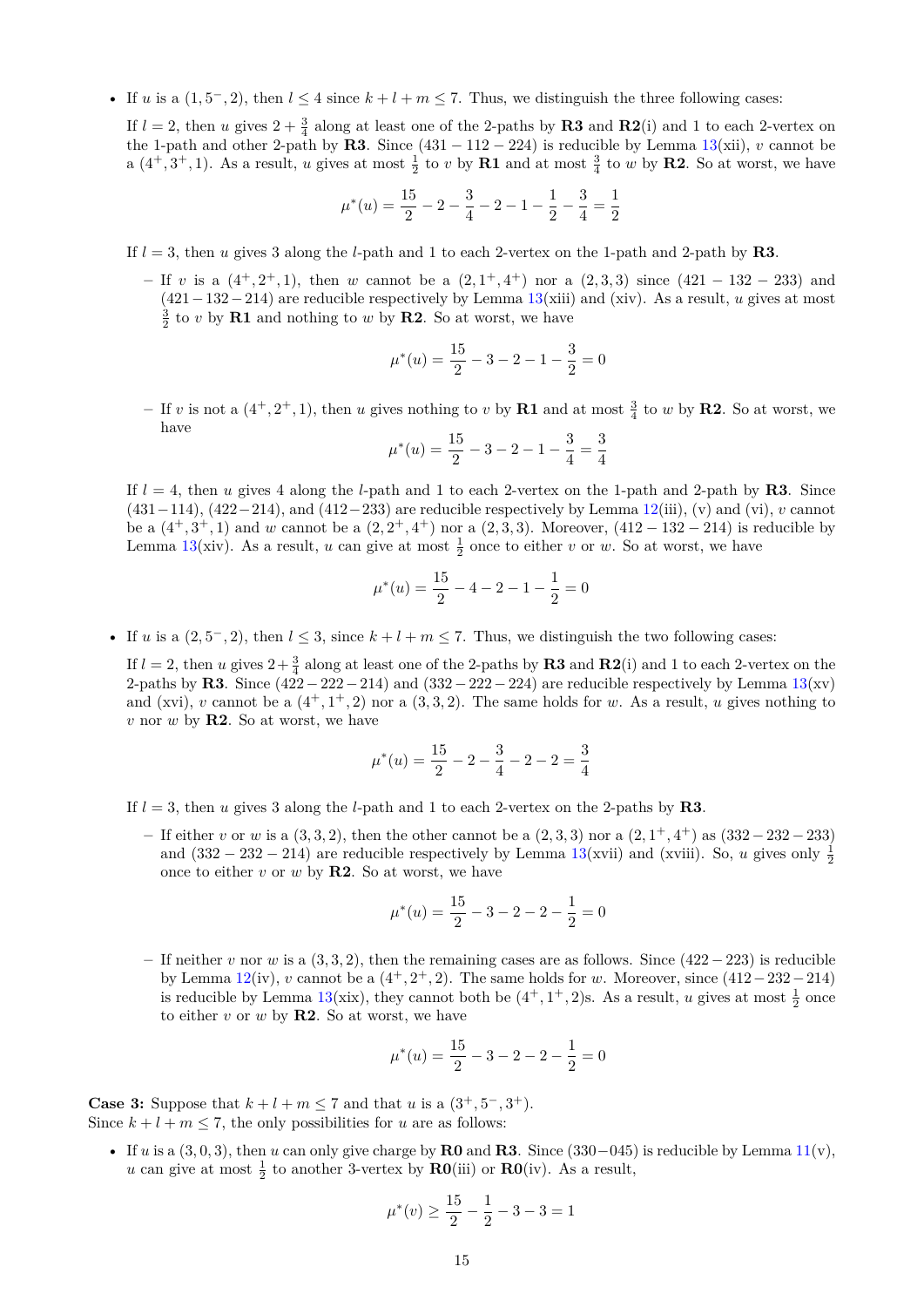• If *u* is a  $(3, 1, 3)$ , then *u* can only give charge by **R1** and **R3**. Since  $(431-133)$  is reducible by Lemma  $11(vi)$  $11(vi)$ , *u* can give at most  $\frac{1}{2}$  to another 3-vertex by **R1**(ii). As a result,

$$
\mu^*(v) \ge \frac{15}{2} - \frac{1}{2} - 3 - 3 - 1 = 0
$$

• If *u* is a  $(4, 0, 3)$ , then *u* can only give charge by **R0** and **R3**. Since  $(430-024)$  is reducible by Lemma  $12(i)$  $12(i)$ , *u* actually does not give charge by **R0**. As a result,

$$
\mu^*(v) \ge \frac{15}{2} - 4 - 3 = \frac{1}{2}
$$

To conclude, we started with a charge assignment with a negative total sum, but after the discharging procedure, which preserved that sum, we end up with a non-negative one, which is a contradiction. In other words, there exists no counter-example *G* to Theorem [4.](#page-2-7)

## <span id="page-15-0"></span>**3 A non 4-colorable subcubic planar graph of girth 11**

In [\[18\]](#page-19-23), Dvořák, Škrekovski, and Tancer presented a non 4-colorable, planar, and subcubic graph with girth at least 9. The main building block of that graph relies upon an interesting property of 4-colorings on path of length 5. Using the same property we managed to build a non 4-colorable planar subcubic graph of girth 11.

<span id="page-15-1"></span>**Lemma 14.** Let H be a subcubic graph of girth at least 11 and  $\phi$  a 4-coloring of H. Let  $u_1u_2u_3u_4u_5u_6$  be a *path of length* 5 *in H, if*  $\phi(u_1) = \phi(u_6)$ *, then*  $\phi(u_2) = \phi(u_5)$ *.* 

*Proof.* Since *H* has girth at least 11, all considered vertices are distinct. Suppose by contradiction that  $\phi(u_1)$  $\phi(u_6)$  but  $\phi(u_2) \neq \phi(u_5)$ . W.l.o.g. we set  $\phi(u_1) = \phi(u_6) = a$ ,  $\phi(u_2) = b$ , and  $\phi(u_5) = c$ . Since  $u_3$  sees  $u_1$ ,  $u_2$ , and  $u_5$ , colored respectively *a*, *b*, and *c*, it must be colored *d*. Finally,  $u_4$  sees  $u_2$ ,  $u_3$ ,  $u_5$ , and  $u_6$ , colored respectively by *b*, *d*, *c*, and *a*. Thus,  $u_4$  is non-colorable, which is a contradiction since  $\phi$  is a 4-coloring of *H*.  $\Box$ 

<span id="page-15-2"></span>**Lemma 15.** Let H be a subcubic graph of girth 11 and  $\phi$  a 4-coloring of H. Let  $u_1u_2u_3u_4u_5u_6$ ,  $u_3u'_1u'_2u'_3u'_4v_1$ ,  $u_4u_1''u_2''u_3''u_4''v_1$  be paths of length 5 in H. Let  $v_0 \notin \{u_4', u_4''\}$  be adjacent to  $v_1$ . If  $\phi(u_1) = \phi(u_6) = \phi(v_0)$ , then  $\phi(u_2) = \phi(u_5) = \phi(v_1)$ .

*Proof.* Since *H* has girth 11, all considered vertices are distinct. We assume w.l.o.g. that  $\phi(u_1) = \phi(u_6)$  $\phi(v_0) = a$ . By Lemma [14,](#page-15-1) since  $\phi(u_1) = \phi(u_6)$ , we must have  $\phi(u_2) = \phi(u_5)$ . W.l.o.g. we set  $\phi(u_2) = \phi(u_5) = b$ . As a result, we have  $\{\phi(u_3), \phi(u_4)\} = \{c, d\}$ . We assume w.l.o.g. that  $\phi(u_3) = c$  and  $\phi(u_4) = d$ . Now, suppose by contradiction that  $\phi(v_1) = c$ . By Lemma [14,](#page-15-1) since  $\phi(u_3) = \phi(v_1)$ , we must have  $\phi(u'_1) = \phi(u'_4) = a$ . However, this is impossible since  $u'_4$  sees  $v_0$  which is colored *a*. By symmetry, the same argument holds when  $\phi(v_1) = d$ . Finally, since  $v_1$  also sees  $v_0$ , thus  $\phi(v_1) \notin \{a, c, d\}$ , and so  $\phi(v_1) = b = \phi(u_2) = \phi(u_5)$ .  $\Box$ 



<span id="page-15-3"></span>Figure 9: A non-valid coloring of *H* in Lemma [14.](#page-15-1) **Lemma 16.** *The graph*  $G_{\neq}(u, v)$  *in Figure [11i](#page-17-0) has the following properties:* 

*u*<sup>4</sup> *u*<sup>5</sup>

*c*

*u*6

*a*

 $\overline{\bigcirc}$ 

*u*3

*d*

*u*1

 $\bigcap$ 

*u*2

*b*

*a*

Figure 10: A non-valid coloring of *H* in Lemma [15.](#page-15-2)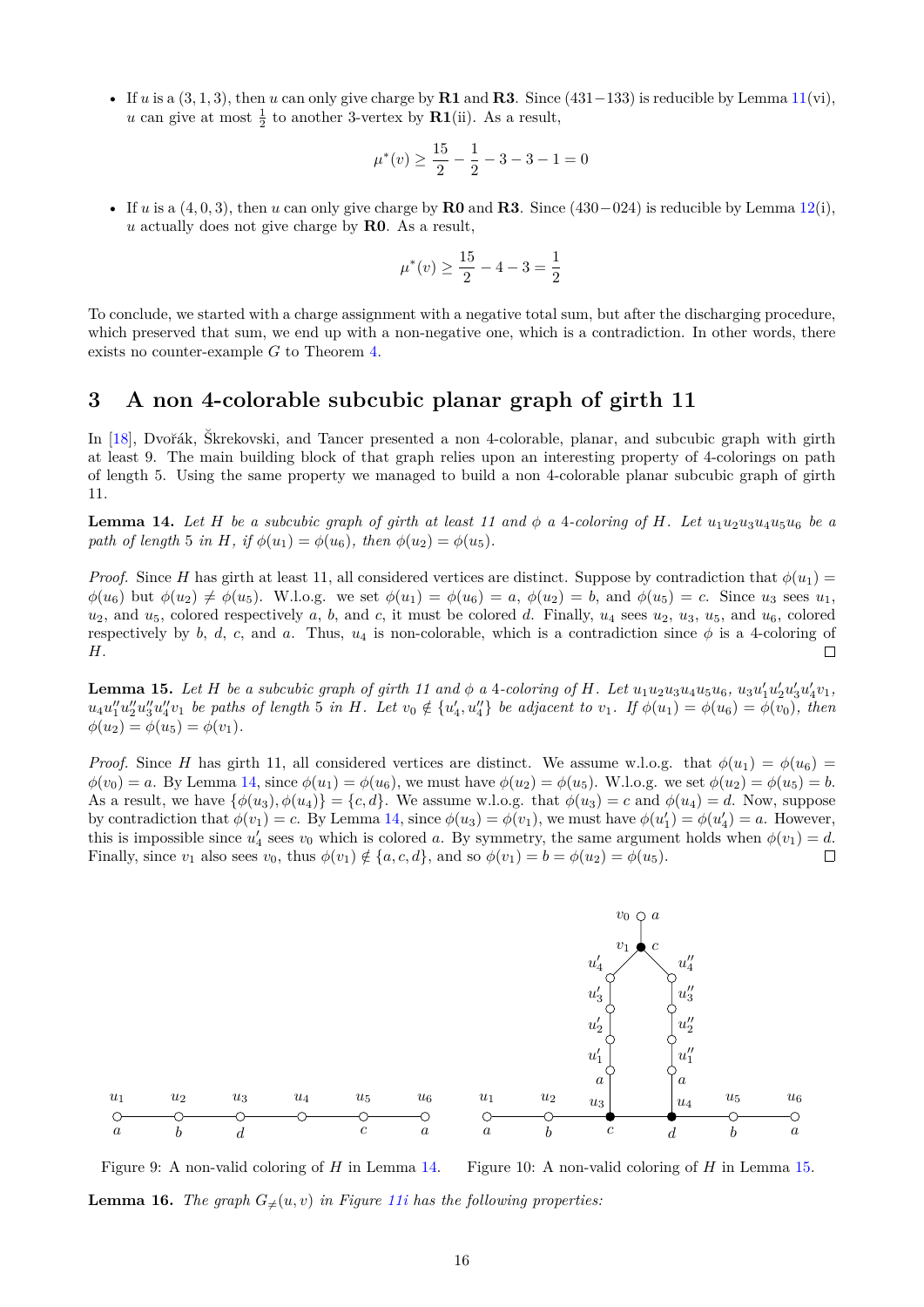- $G_{\neq}(u, v)$  *is planar and subcubic.*
- $G_{\neq}(u, v)$  *has girth 11.*
- *The distance in*  $G_{\neq}(u, v)$  *between u and v is* 7.
- *Every* 4-coloring  $\phi$  of  $G_{\neq}(u, v)$  satisfies  $\phi(u) \neq \phi(v)$ .

*Proof.* One can verify that  $G_{\neq}(u, v)$  is planar, subcubic, has girth 11, and that the distance between *u* and *v* is 7 thanks to Figure [11i.](#page-17-0) It remains to prove that  $\phi(u) \neq \phi(v)$  for every 4-coloring  $\phi$  of  $G_{\neq}(u, v)$ .

Suppose by contradiction that there exists a 4-coloring  $\phi$  such that  $\phi(u) = \phi(v) = a$ . We can assume w.l.o.g. that  $\phi(u_1) = b$ ,  $\phi(u_2) = c$ , and  $\phi(v_5) = d$ . Since  $u_6$  sees *v* which is colored *a*, we distinguish the following cases based on  $\phi(u_6)$ :

- If  $\phi(u_6) = b$ , then  $\phi(u_5) = \phi(u_2) = c$  by Lemma [14](#page-15-1) as  $\phi(u_6) = \phi(u_2)$ . As a result,  $\phi(v_1) = d$ . Since  $v_2$  and  $v_4$  both see b and d, we have  $\{\phi(v_2), \phi(v_4)\} = \{a, c\}$ . Now,  $v_3$  sees  $\{\phi(v_1), \phi(v_2), \phi(v_4), \phi(v_5)\} = \{d, a, c\}$ , so  $\phi(v_3) = b$ . Finally,  $v_7$  sees  $\{\phi(v_2), \phi(v_3), \phi(v_4)\} = \{a, b, d\}$ , hence  $\phi(v_7) = d$ . However, this is impossible since  $\phi(u_1) = \phi(u_6) = \phi(v_3) = b$ , thus  $\phi(u_2) = \phi(u_5) = \phi(v_7) = c$  by Lemma [15.](#page-15-2)
- If  $\phi(u_6) = c$ , then we have the two following cases:
	- **–** If *φ*(*v*1) = *b*, then *φ*(*v*2) = *φ*(*v*5) = *d* by Lemma [14](#page-15-1) as *φ*(*v*1) = *φ*(*u*1). As a result, *φ*(*u*5) = *d* and  $\phi(v_6) = a$ . Since  $v_3$  and  $v_4$  both see *b* and *d*, we have  $\{\phi(v_3), \phi(v_4)\} = \{a, c\}$ . Now,  $v_7$  sees  $\{\phi(v_2), \phi(v_3), \phi(v_4)\} = \{d, a, c\}$ , so  $\phi(v_7) = b$ . Since  $u_3$  sees *b*, *c*, and *d*,  $\phi(u_3) = a$  and consequently,  $\phi(u_4) = b$  and  $\phi(w_1) = c$ . However, this is impossible since  $\phi(u_4) = \phi(v_7) = \phi(v_1) = b$ , thus  $\phi(w_1) = \phi(w_4) = \phi(v_6) = a$  by Lemma [15.](#page-15-2)
	- If  $\phi(v_1) = d$ , then  $\phi(u_5) = b$ . All three vertices  $v_2$ ,  $v_3$ , and  $v_4$  see d, so  $\{\phi(v_2), \phi(v_3), \phi(v_4), \}$  ${a, b, c}$ . As a result,  $\phi(v_7) = d$ . Both  $u_3$  and  $u_4$  see *b* and *c*, so  ${\phi(u_3), \phi(u_4)} = {a, d}$ . Since  $w_1$  sees  $\{\phi(u_3), \phi(u_4), \phi(u_5)\} = \{a, d, b\}, \phi(w_1) = c$ . Due to Lemma [15,](#page-15-2) we must have  $\phi(u_4) = a$ . Otherwise, by Lemma [15,](#page-15-2)  $\phi(u_4) = d = \phi(v_7) = \phi(v_1)$  and  $\phi(w_1) = \phi(w_4) = \phi(v_6) = c$  which is impossible since  $v_6$  sees  $u_6$  colored *c*. Thus,  $\phi(u_3) = d$  and  $\phi(t_1) = b$ . However, this is also impossible since  $\phi(u_3) = \phi(v_7) = \phi(v_5) = d$ , thus  $\phi(t_1) = \phi(t_4) = \phi(v_8) = b$  by Lemma [15](#page-15-2) and  $v_8$  sees  $u_1$  colored *b*.
- If  $\phi(u_6) = d$ , then  $\phi(v_1) = \phi(v_4)$  by Lemma [14](#page-15-1) as  $\phi(u_6) = \phi(v_5)$ . Since  $v_4$  sees *b* and *d* and  $v_1$  sees *a* and *d*,  $\phi(v_4) = \phi(v_1) = c$ . As a result,  $\phi(u_5) = b$  and  $\phi(v_8) = a$ . Both  $v_2$  and  $v_3$  see *c* and *d*, so  $\{\phi(v_2), \phi(v_3)\} = \{a, b\}$ . Now,  $v_7$  sees  $\{\phi(v_2), \phi(v_3), \phi(v_4)\} = \{a, b, c\}$ , so  $\phi(v_7) = d$ . Since  $u_4$  sees *d*, *b*, and *c*,  $\phi(u_4) = a$  and consequently,  $\phi(u_3) = d$  and  $\phi(t_1) = b$ . However, this is impossible since  $\phi(u_3) = \phi(v_7) = \phi(v_5) = d$ , thus  $\phi(t_1) = \phi(t_4) = \phi(v_8) = a$  by Lemma [15.](#page-15-2)

 $\Box$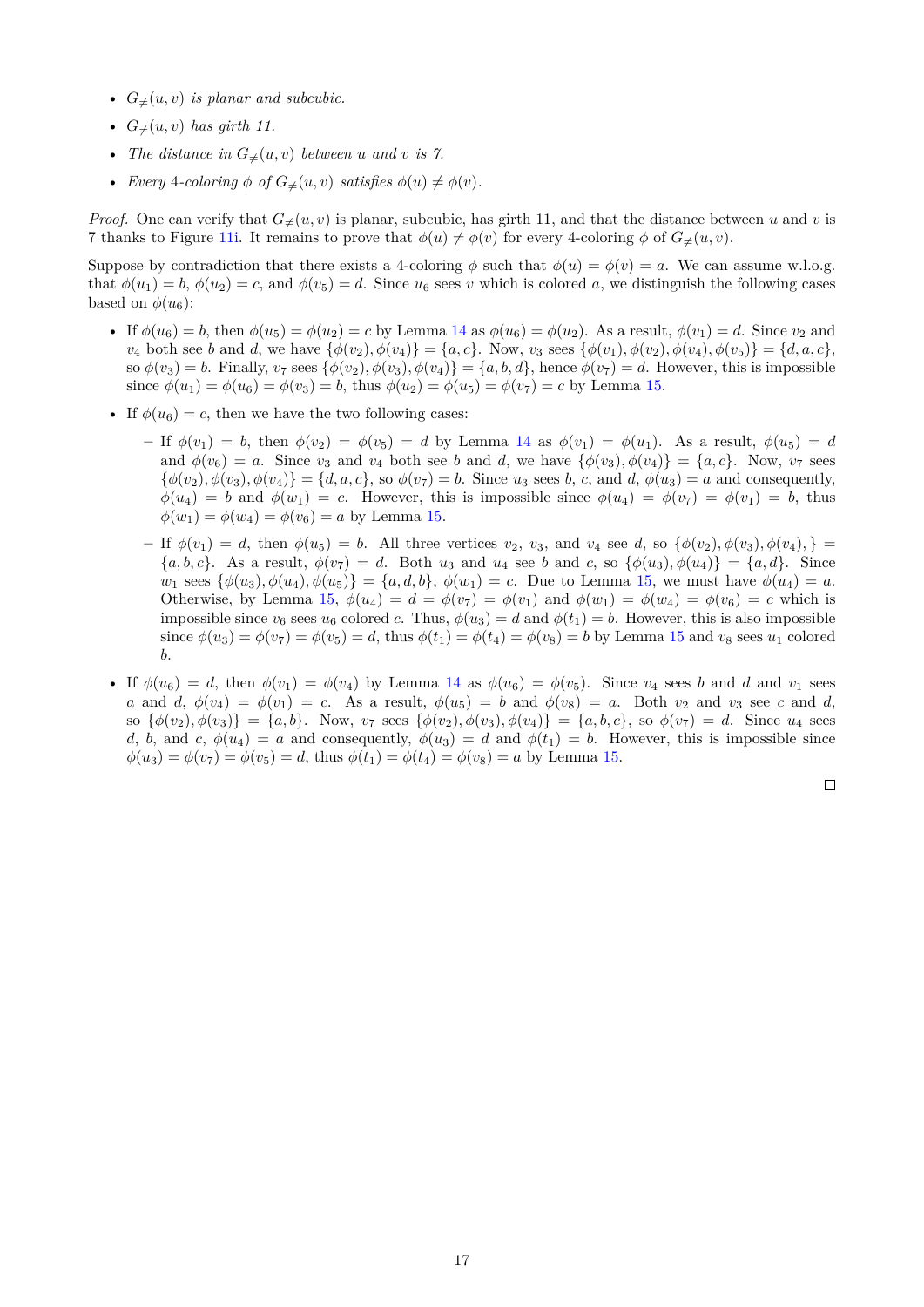<span id="page-17-0"></span>



(ii) Simplified drawing of  $G_{\neq}(u, v)$ .

Figure 11

<span id="page-17-1"></span>**Lemma 17.** *The graph*  $G'_{\neq}(u, v)$  *in Figure* 11*i has the following properties:* 

- $G'_{\neq}(u, v)$  *is planar and subcubic.*
- $G'_{\neq}(u, v)$  *has girth 11.*
- *The distance in*  $G'_{\neq}(u, v)$  *between u and v is* 10.
- <span id="page-17-2"></span>• *Every* 4-*coloring*  $\phi$  *of*  $G'_{\neq}(u, v)$  *satisfies*  $\phi(u) \neq \phi(v)$ *.*





(ii) Simplified drawing of  $G'_{\neq}(u, v)$ .

Figure 12

*Proof.* One can verify that  $G'_{\neq}(u, v)$  is planar, subcubic, has girth 11, and that the distance between *u* and *v* is 10 thanks to Figure [12i](#page-17-2) and Lemma [16.](#page-15-3) It remains to prove that  $\phi(u) \neq \phi(v)$  for every 4-coloring  $\phi$  of  $G'_{\neq}(u, v)$ . Suppose by contradiction that there exists a 4-coloring  $\phi$  of  $G'_{\neq}(u, v)$  such that  $\phi(u) = \phi(v)$ , say  $\phi(u) = a$ . We only need to observe that  $w_3$  and  $w_4$  cannot be colored *a* thanks to  $G_{\neq}(u, v)$  and  $w_1$  and  $w_2$  cannot be colored *a*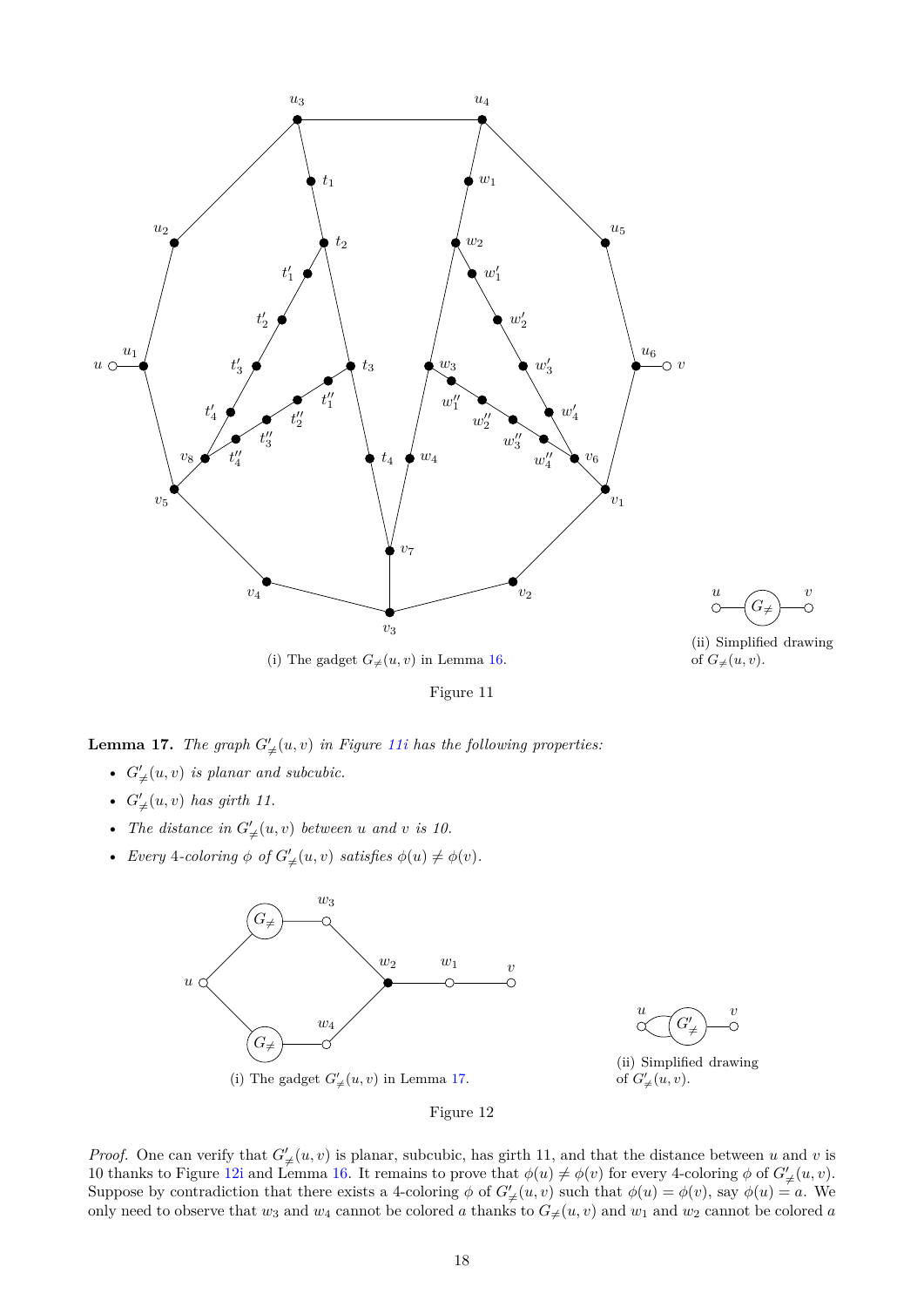since they see *v*. This is a contradiction as we have four vertices at distance two pairwise but only three colors left.  $\Box$ 

<span id="page-18-4"></span>**Lemma 18.** *The graph*  $G=(u, v)$  *in Figure [13i](#page-18-3) has the following properties:* 

- $G_{=} (u, v)$  *is planar and subcubic.*
- $G_{=} (u, v)$  *has girth 11.*
- *The distance in*  $G_=(u, v)$  *between u and v is* 3.
- <span id="page-18-3"></span>• *Every* 4-coloring  $\phi$  of  $G=(u, v)$  satisfies  $\phi(u) = \phi(v)$ .



*u*  $\bigcap$  *v*  $G_{\equiv}$  $\subset$ Ō

(ii) Simplified drawing

of  $G_=(u, v)$ .

(i) The gadget  $G=(u, v)$  in Lemma [18.](#page-18-4)

Figure 13

<span id="page-18-5"></span>*Proof.* One can verify that  $G=(u, v)$  is planar, subcubic, has girth 11, and that the distance between *u* and *v* is 3 thanks to Figure [13i](#page-18-3) and Lemma [18.](#page-18-4) It remains to prove that  $\phi(u) = \phi(v)$  for every 4-coloring  $\phi$  of  $G=(u, v)$ . Let  $\phi$  be a 4-coloring of  $G=(u, v)$ , we can assume w.l.o.g. that  $\phi(u) = a, \phi(t_1) = b, \phi(t_2) = c$ , and  $\phi(w_1) = d$ . Observe that *v* sees  $t_1$  and  $w_1$  colored respectively *b* and *d*. Moreover, due to Lemma [17,](#page-17-1)  $\phi(v) \neq \phi(t_2) = c$  as  $G=(u, v)$  contains  $G'_{\neq}(t_2, v)$ . As a result, we must have  $\phi(v) = a = \phi(u)$ . П



Figure 14: A non-4-colorable planar subcubic graph of girth 11.

As a direct consequence of Lemma [17](#page-17-1) and Lemma [18,](#page-18-4) we get the following lemma.

**Lemma 19.** *The graph G in Figure* [14](#page-18-5) *is a planar subcubic graph of girth* 11 with  $\chi^2(G) \geq 5$ *.* 

In [\[18\]](#page-19-23), the authors also proved the NP-completeness of the problem of deciding if a planar subcubic graph of girth 9 is 4-colorable using a gadget that can reproduce colors at a far enough distance to preserve the girth condition. The same proof can be adapted directly to prove the NP-completeness of deciding if a planar subcubic graph of girth 11 is 4-colorable by using a concatenation of  $G=(u, v)$  to get a large enough distance.

### **References**

- <span id="page-18-0"></span>[1] M. Bonamy, D. Cranston, and L. Postle. Planar graphs of girth at least five are square  $(\Delta + 2)$ -choosable. *Journal of Combinatorial Theory, Series B*, 134:218–238, 2019.
- <span id="page-18-2"></span>[2] M. Bonamy, B. Lévêque, and A. Pinlou. 2-distance coloring of sparse graphs. *Journal of Graph Theory*, 77(3), 2014.
- <span id="page-18-1"></span>[3] M. Bonamy, B. Lévêque, and A. Pinlou. Graphs with maximum degree  $\Delta > 17$  and maximum average degree less than 3 are list 2-distance (∆ + 2)-colorable. *Discrete Mathematics*, 317:19–32, 2014.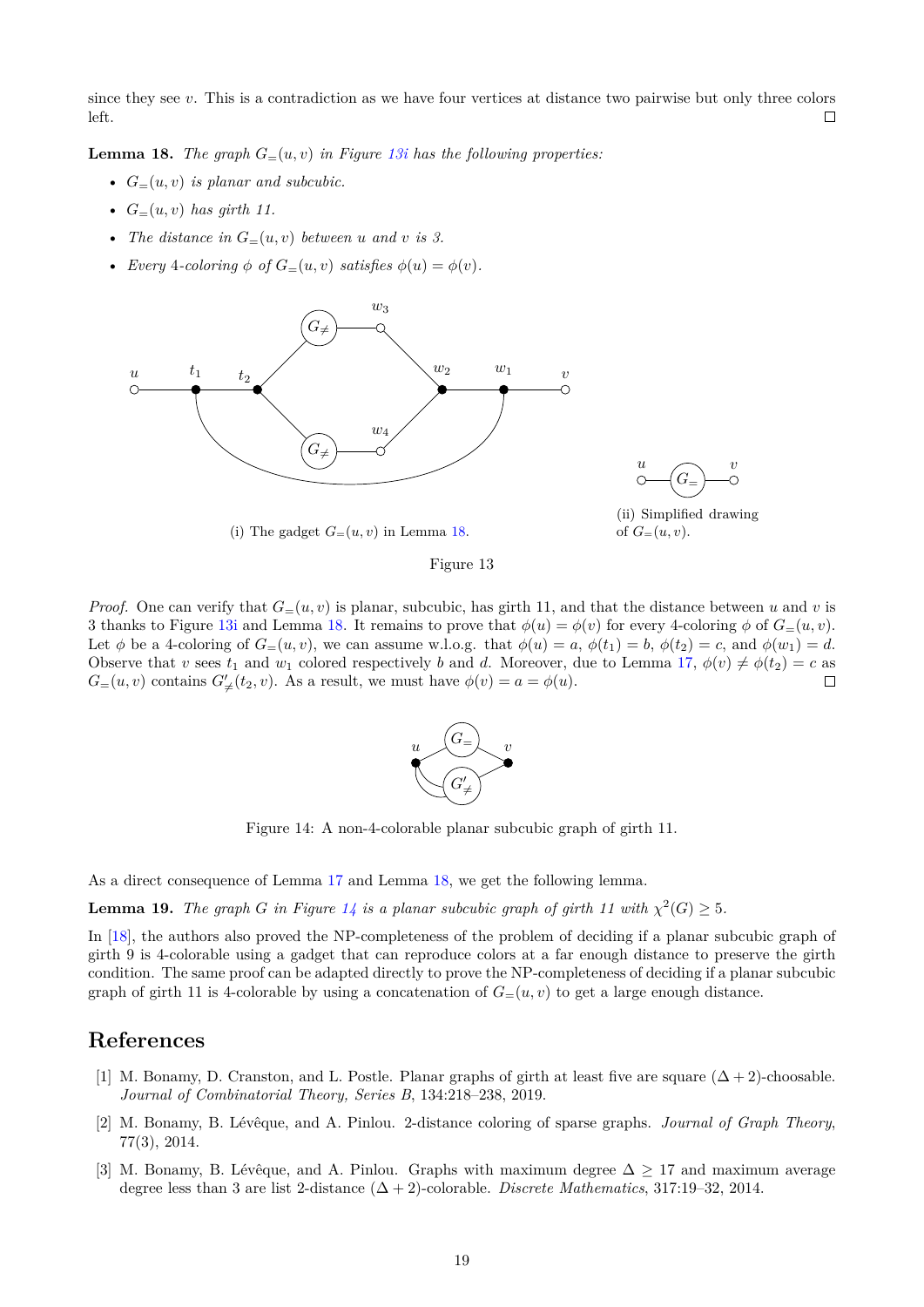- <span id="page-19-20"></span>[4] O.V. Borodin, A.N. Glebov, A.O. Ivanova, T.K. Neutroeva, and V.A. Tashkinov. Sufficient conditions for the 2-distance (∆ + 1)-colorability of plane graphs. *Sibirskie Elektronnye Matematicheskie Izvestiya*, 1:129–141, 2004.
- <span id="page-19-22"></span>[5] O.V. Borodin and A.O. Ivanova. 2-distance 4-coloring of planar subcubic graphs. *Journal of Applied and Industrial Mathematics*, 5:535–541, 2011.
- <span id="page-19-19"></span>[6] O.V. Borodin and A.O. Ivanova. 2-distance 4-colorability of planar subcubic graphs with girth at least 22. *Discussiones Mathematicae Graph Theory*, 32(1):141–151, 2012.
- <span id="page-19-18"></span>[7] O.V. Borodin and A.O. Ivanova. List 2-facial 5-colorability of plane graphs with girth at least 12. *Discrete Mathematics*, 312:306–314, 2012.
- <span id="page-19-15"></span>[8] Y. Bu, X. Lv, and X. Yan. The list 2-distance coloring of a graph with ∆(*G*) = 5. *Discrete Mathematics, Algorithms and Applications*, 7(2):1550017, 2015.
- <span id="page-19-9"></span>[9] Y. Bu and C. Shang. List 2-distance coloring of planar graphs without short cycles. *Discrete Mathematics, Algorithms and Applications*, 8(1):1650013, 2016.
- <span id="page-19-8"></span>[10] Y. Bu and J. Zhu. *Channel Assignment with r-Dynamic Coloring: 12th International Conference, AAIM 2018, Dallas, TX, USA, December 3–4, 2018, Proceedings*, pages 36–48. 2018.
- <span id="page-19-11"></span>[11] Y. Bu and X. Zhu. An optimal square coloring of planar graphs. *Journal of Combinatorial Optimization*, 24:580–592, 2012.
- <span id="page-19-13"></span>[12] D. Cranston, R. Erman, and R. Škrekovski. Choosability of the square of a planar graph with maximum degree four. *Australian Journal of Combinatorics*, 59(1):86–97, 2014.
- <span id="page-19-17"></span>[13] D. Cranston and S.-J. Kim. List-coloring the square of a subcubic graph. *Journal of Graph Theory*, 1:65–87, 2008.
- <span id="page-19-10"></span>[14] W. Dong and W. Lin. An improved bound on 2-distance coloring plane graphs with girth 5. *Journal of Combinatorial Optimization*, 32(2):645–655, 2016.
- <span id="page-19-7"></span>[15] W. Dong and W. Lin. On 2-distance coloring of plane graphs with girth 5. *Discrete Applied Mathematics*, 217:495–505, 2017.
- <span id="page-19-6"></span>[16] W. Dong and B. Xu. 2-distance coloring of planar graphs with girth 5. *Journal of Combinatorial Optimization*, 34:1302–1322, 2017.
- <span id="page-19-21"></span>[17] Z. Dvořák, D. Kràl, P. Nejedlỳ, and R. Škrekovski. Coloring squares of planar graphs with girth six. *European Journal of Combinatorics*, 29(4):838–849, 2008.
- <span id="page-19-23"></span>[18] Z. Dvořák, R. Škrekovski, and M. Tancer. List-coloring squares of sparse subcubic graphs. *SIAM Journal on Discrete Mathematics*, 22(1):139–159, 2008.
- <span id="page-19-3"></span>[19] S.G. Hartke, S. Jahanbekam, and B. Thomas. The chromatic number of the square of subcubic planar graphs. arXiv:1604.06504, 2018.
- <span id="page-19-4"></span>[20] F. Havet, J. Van Den Heuvel, C. McDiarmid, and B. Reed. List colouring squares of planar graphs. arXiv:0807.3233, 2017.
- <span id="page-19-12"></span>[21] A.O. Ivanova. List 2-distance (∆+1)-coloring of planar graphs with girth at least 7. *Journal of Applied and Industrial Mathematics*, 5(2):221–230, 2011.
- <span id="page-19-0"></span>[22] F. Kramer and H. Kramer. Ein Färbungsproblem der Knotenpunkte eines Graphen bezüglich der Distanz p. *Revue Roumaine de Mathématiques Pures et Appliquées*, 14(2):1031–1038, 1969.
- <span id="page-19-1"></span>[23] F. Kramer and H. Kramer. Un problème de coloration des sommets d'un graphe. *Comptes Rendus Mathématique Académie des Sciences, Paris.*, 268:46–48, 1969.
- <span id="page-19-16"></span>[24] H. La and M. Montassier. 2-distance  $(\Delta + 1)$ -coloring of sparse graphs using the potential method. arXiv:2103.11687, 2021.
- <span id="page-19-14"></span>[25] H. La, M. Montassier, A. Pinlou, and P. Valicov. *r*-hued (*r* + 1)-coloring of planar graphs with girth at least 8 for  $r \geq 9$ . *European Journal of Combinatorics*, 91, 2021.
- <span id="page-19-5"></span>[26] K.-W. Lih, W.-F. Wang, and X. Zhu. Coloring the square of a *K*4-minor free graph. *Discrete Mathematics*,  $269(1):303 - 309, 2003.$
- <span id="page-19-2"></span>[27] C. Thomassen. The square of a planar cubic graph is 7-colorable. *Journal of Combinatorial Theory, Series B*, 128:192–218, 2018.